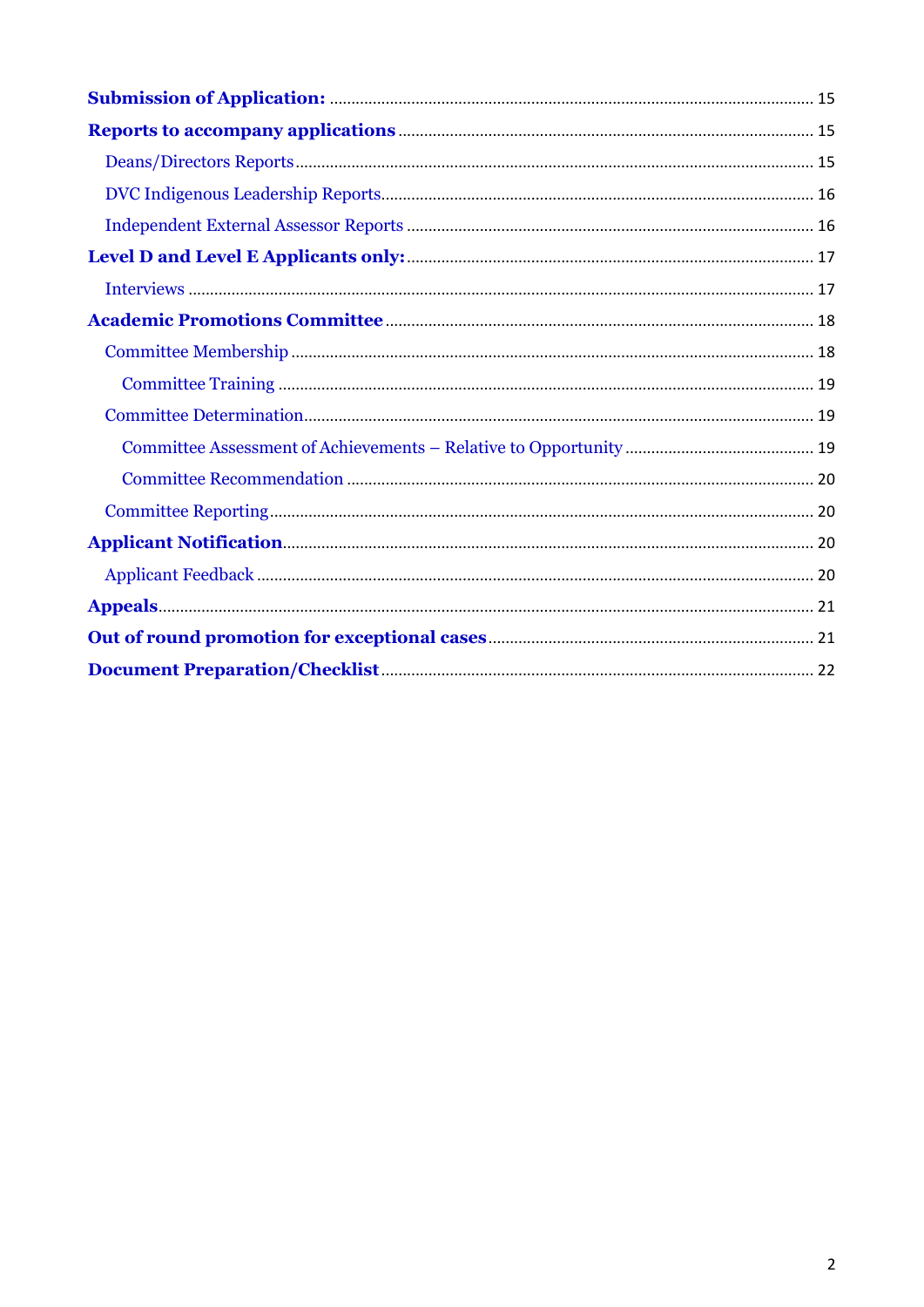# <span id="page-2-0"></span>**Introduction**

Western Sydney University has a single process for all academic promotion applications. Applications are considered by a central Academic Promotions Committee.

Applicants should email their "Intent to apply" to the [Promotion Coordinator](mailto:promotions@westernsydney.edu.au) at least 6 months prior to the intended application submission. This will initiate a support process for applicants while developing their application. The Promotion Coordinator will confirm eligibility and advise the applicant's Dean/Director and Academic Supervisor that they intend to apply and will work with the applicant throughout the process.

The University values and seeks to promote academic staff on the basis of their achievements and impact across all domains of an academic work: Teaching and Learning, Research and Scholarship, Engagement, Governance and Service and recognises that the focus of those achievements will be different for different individuals and may change across a career.

It is expected that applicants will demonstrate sustained academic excellence through performance, contribution/impact, and achievement (relative to opportunity) across all three fields of academic practice (unless an exceptional case is made for research only academics for example), for the level for which they are applying. Applicants should demonstrate leadership in all fields. Applicants will have regard to the requirements and expectations as described in the [Position](https://www.westernsydney.edu.au/__data/assets/pdf_file/0011/1482347/Position_Classification_Standards_-_2017.pdf)  [Classification Standards.](https://www.westernsydney.edu.au/__data/assets/pdf_file/0011/1482347/Position_Classification_Standards_-_2017.pdf)

Western Sydney University has an always-open application process, which means that you can submit your application for promotion at any time during the year. The University's Academic Promotions Committee will convene at least twice per year to consider applications. The Committee's meetings and the cut-off dates for inclusion in those meetings will be listed on the University's Academic Promotions webpage at the start of the calendar year.

If applicants anticipate forthcoming evidence (e.g., grant outcomes, publication updates, Student Feedback on Teaching data) which will strongly support their case for academic promotion, they should submit their application after this supporting evidence has become available. This is facilitated by the University's always open submissions process.

Applicants should note that there may be delays in processing applications when external information is obtained from assessors. This may result in applications being held over to the following meeting of the Academic Promotions Committee.

# <span id="page-2-1"></span>**The Application Process**

The University expects that applicants will demonstrate and substantiate their achievements and impact either:

- over the past five years;
- since the previous promotion, or;
- since commencing with the University (whichever is the shortest period).

An extension of time can be sought and is detailed below in Extension of period for review.

There are two forms to be completed for Academic Promotion:

- 1. Academic Promotion Application Form, and
- 2. Academic Promotion Application CV.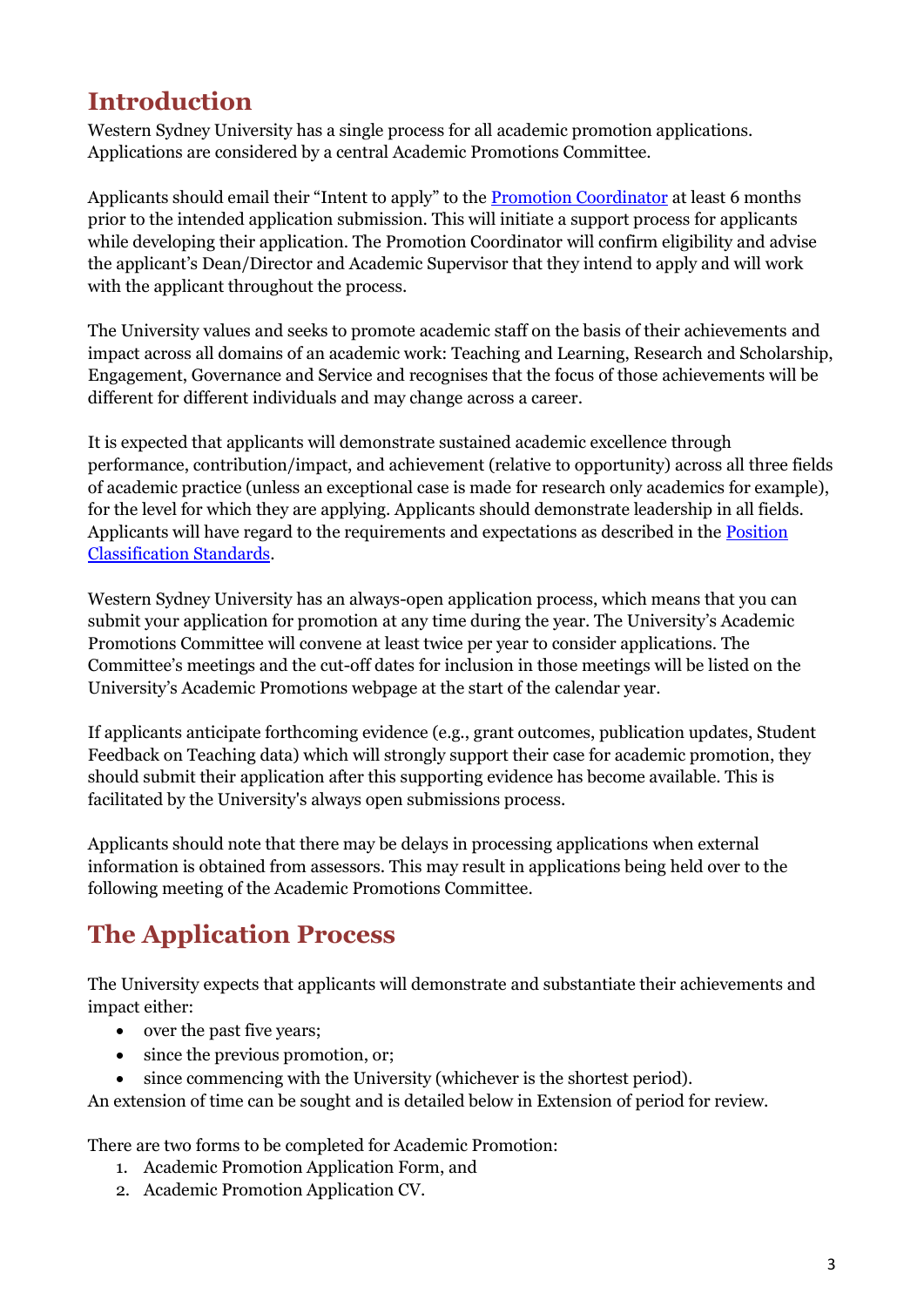Changes to the format of these forms cannot be made. Applications are regarded as complete on submission of these forms. An applicant may not add further material to a submitted application.

Testimonials, feedback, references, and other supporting documentation, aside from those requested by the University (outlined below and listed in the Checklist) with respect to an application, should not be included with the application form or CV and will not be considered by the Committee. This documentation is to be presented to the Dean/Director or Academic Supervisor for referencing in their report.

## <span id="page-3-0"></span>**Exemptions to apply early**

All requests for an exemption to apply early for academic promotion should be made on the Application for Exemption – Academic Promotion form, located on the Academic Promotion Website. This form should be lodged with the Academic Promotion Coordinator along with your intent to apply. Approval to apply early must be granted prior to submission of an application for promotion. All requests will be considered by the Chair of the Academic Promotion Committee. The applicant will be notified of the decision via email within fifteen working days of receipt of Exemption Form by the Promotion Coordinator.

Newly-appointed academic staff may wish to be considered eligible for an early application for academic promotion in exceptional cases. This may have been discussed as part of your offer to the University or within a probation discussion with your Academic Supervisor. The Application for Exemption – Academic Promotion form should be completed as part of these initial discussions.

Unsuccessful applicants will normally be eligible to apply after twenty-four months since the last application. In exceptional circumstances, an application will be accepted after only one year. In this instance, intending applicants will provide a written request on the Application for Exemption – Academic Promotion form providing evidence of their achievements since their last promotion application. If satisfied there are compelling reasons to support the application proceeding, the Dean/Director/Academic Supervisor/Discipline Lead will make a case for the Chair of Academic Promotions to consider.

Applicants may not normally apply for promotion within twenty-four months of a successful application, noting that the Committee will base their recommendation on achievements since the last promotion. In exceptional circumstances, however, an application will be accepted after only one year. In this instance, intending applicants will provide a written request on the Application for Exemption – Academic Promotion form providing evidence of their achievements since their last promotion application. If satisfied there are compelling reasons to support the application proceeding, the Dean/Director/Academic Supervisor/Discipline Lead will make a case for the Chair of Academic Promotions to consider.

## <span id="page-3-1"></span>**Extension of Application above the five-year cap**

Applicants who have had career interruptions may wish, on the basis of equity considerations, to use an extended timeframe in which to present their Application and CV. Applicants may request up to a maximum of four additional years, for an overall maximum timeframe of nine years. Applicants should seek advice from their Academic Supervisor and/or Dean/Director about this aspect of their application.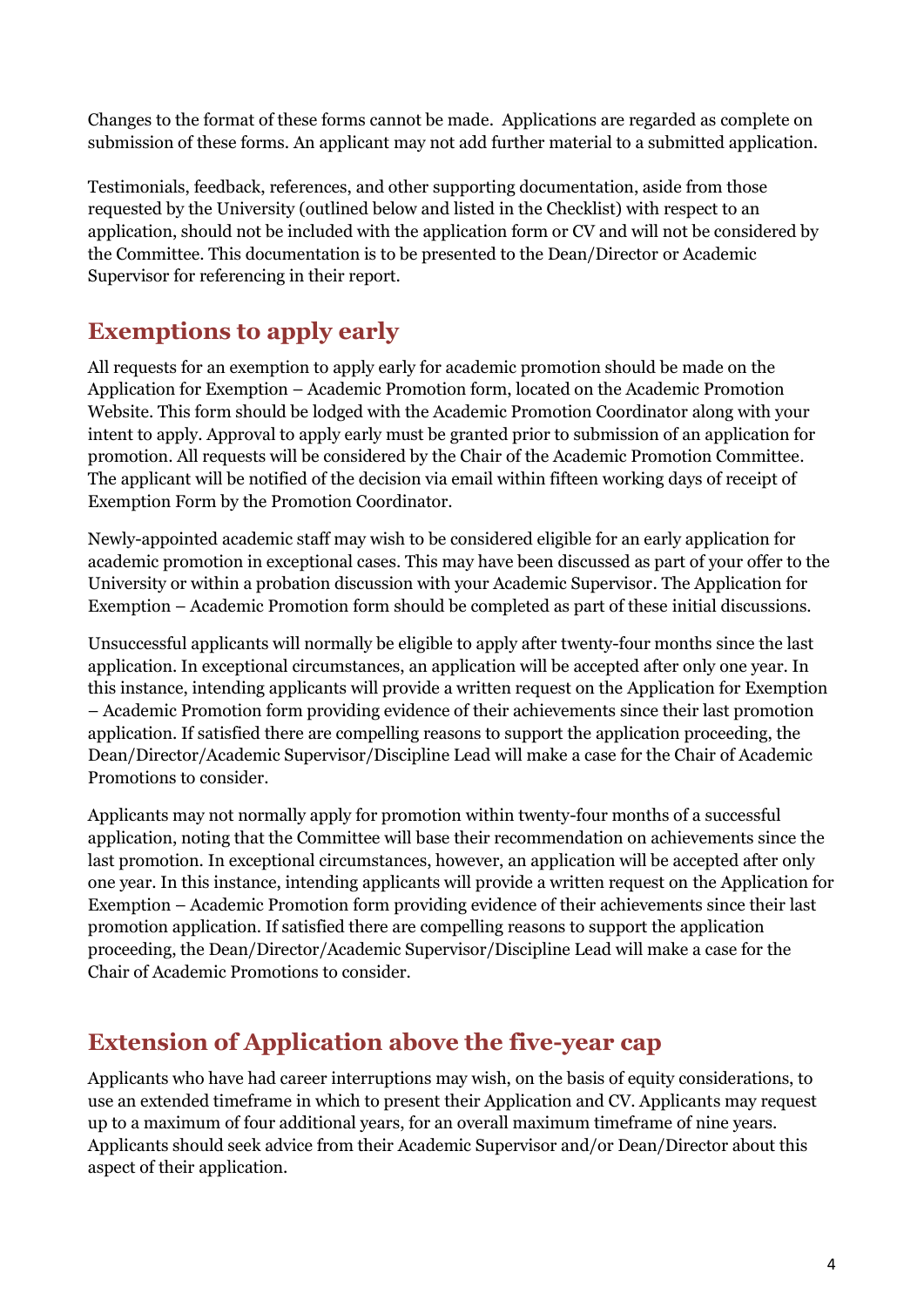Applicants requesting permission to provide information beyond five years from the date of application must submit an Application for Exemption – Academic Promotion prior to the submission of their application. This application for extension should be submitted along with your intent to apply. Upon approval, the application form (including the narrative) and CV, should cover the total years approved for review.

# <span id="page-4-0"></span>**Application Guidelines:**

Applicants are strongly encouraged to consult their Dean/Director and/or academic supervisor when preparing their applications. It is strongly recommended that applicants seek a promotion mentor from the list located on the promotion's website or via discussions with Dean/Director and/or supervisor. A mentor from both within your discipline and outside of your discipline area can be of great benefit. Having someone outside of your discipline area read your application is beneficial to ensure that your application is well presented for the Committee noting that members of the Committee come from varied discipline areas.

## <span id="page-4-1"></span>**Academic Promotion Application Form**

Applicants must present their overall application as a narrative which supports their case for sustained excellence and achievement, demonstrates leadership and the impact of their contributions relative to opportunity and demonstrates how this constitutes a case for academic promotion.

Applicants must use the Academic Promotion Application Form. Applicants are responsible for ensuring that all information is correctly recorded. Applications which exceed the word limits will not be accepted. Words contained within graphs, statistics and all other visual aids are included in the word counts. Hyperlinks are not to be used within the case for promotion.

The integrated summary statement within the application should include an 'all-of-career' view. Within the case for academic promotion, the Committee shall give primary consideration to the achievements, impact and leadership demonstrated over the past five years, since the previous promotion, or since commencing with the University (whichever is the shorter period). Note, if an extension of timeframe is sought and approved, the application should cover that specific time period.

#### <span id="page-4-2"></span>1. Applicant details

Ensure that every section is completed.

#### **Workload**

Applicants must ensure that they list their workload for each year that is included within the application. This is to be based on approved workload but should be noted as a percentage which totals 100% for each year, irrespective of full time or part time or those with load over 100%. We then ask for an average of these figures over that timeframe, again totalling 100% across the three fields.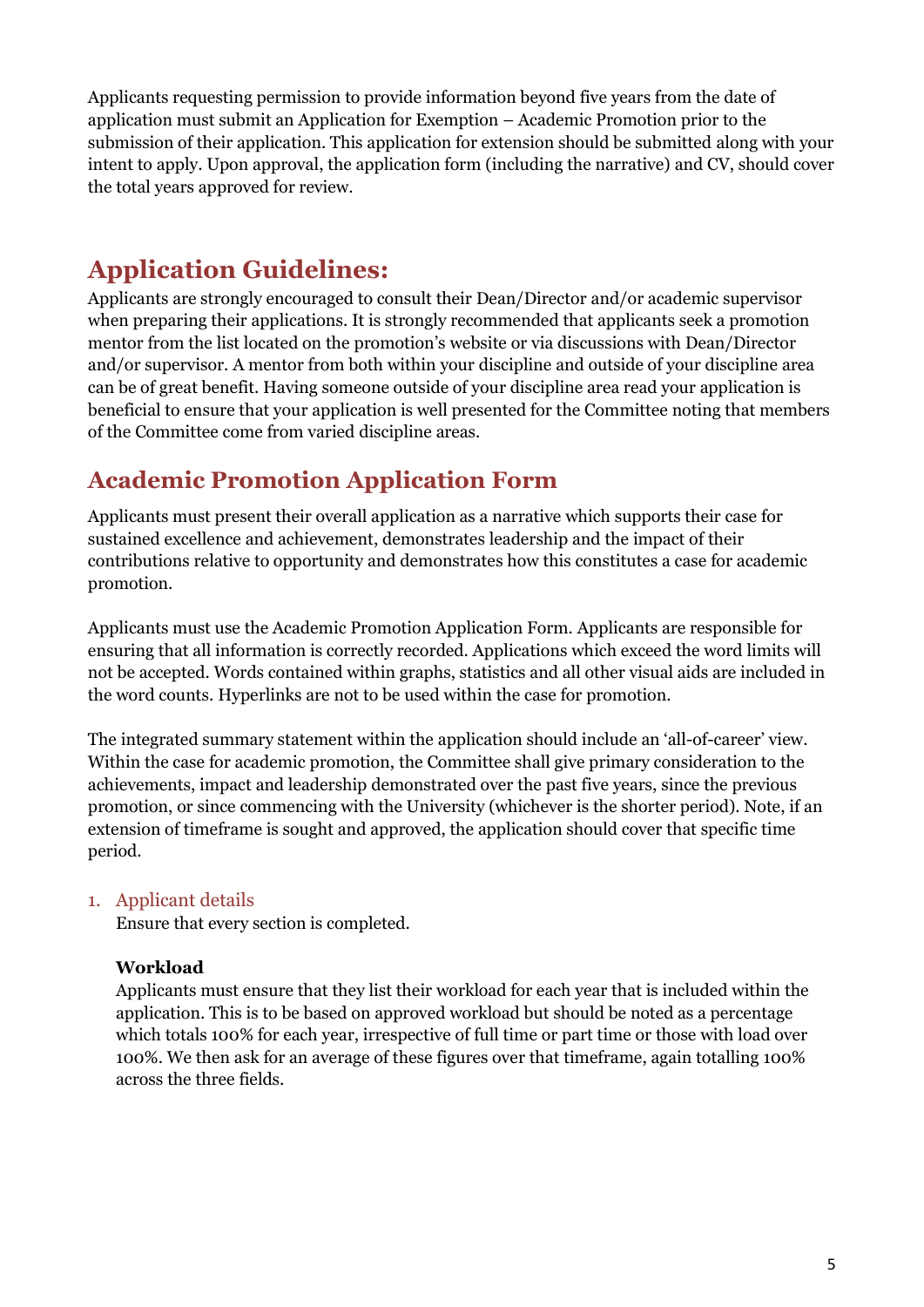#### **For example**:

| Current and past work profiles at Western as a percentage: (display as a total of 100% based on your signed<br>workload agreement):                                                                                                |      |                 |              |    |             |  |             |             |    |
|------------------------------------------------------------------------------------------------------------------------------------------------------------------------------------------------------------------------------------|------|-----------------|--------------|----|-------------|--|-------------|-------------|----|
| Year                                                                                                                                                                                                                               | 2022 | Teaching        |              | 40 | Research    |  | 40          | Engagement, | 20 |
|                                                                                                                                                                                                                                    |      | and             |              |    | and         |  |             | Service and |    |
|                                                                                                                                                                                                                                    |      | Learning        |              |    | Scholarship |  |             | Governance  |    |
| Year                                                                                                                                                                                                                               | 2021 | Teaching        |              | 30 | Research    |  | 50          | Engagement, | 20 |
|                                                                                                                                                                                                                                    |      | and             |              |    | and         |  |             | Service and |    |
|                                                                                                                                                                                                                                    |      | Learning        |              |    | Scholarship |  |             | Governance  |    |
| Year                                                                                                                                                                                                                               | 2020 | Teaching        |              | 30 | Research    |  | 40          | Engagement, | 30 |
|                                                                                                                                                                                                                                    |      | and             |              |    | and         |  |             | Service and |    |
|                                                                                                                                                                                                                                    |      | Learning        |              |    | Scholarship |  |             | Governance  |    |
| Year                                                                                                                                                                                                                               | 2019 | <b>Teaching</b> |              | 20 | Research    |  | 50          | Engagement, | 30 |
|                                                                                                                                                                                                                                    |      | and             |              |    | and         |  |             | Service and |    |
|                                                                                                                                                                                                                                    |      | Learning        |              |    | Scholarship |  |             | Governance  |    |
| Aggregated Work Profile as a percentage: (display as a total of 100% based on your signed workload agreement<br>averaged over the number of years demonstrated within your application – refer to the guidelines for instructions) |      |                 |              |    |             |  |             |             |    |
| Teaching and                                                                                                                                                                                                                       |      | 30              | Research and |    | 45          |  | Engagement, |             | 25 |
| Learning                                                                                                                                                                                                                           |      |                 | Scholarship  |    |             |  | Service and |             |    |
|                                                                                                                                                                                                                                    |      |                 | Governance   |    |             |  |             |             |    |

#### <span id="page-5-0"></span>2. Integrated Summary Statement

Applicants should summarise their case in the Integrated Summary Statement. Applicants must address the three Fields of Academic Practice: Teaching and Learning; Research and Scholarship; and Engagement, Governance and Service.

This statement should demonstrate the applicant's "all-of-career" achievements along with an overall summary of your demonstrated sustained performance to the level of promotion being applied for.

The Summary statement must not exceed the 400-word maximum. Applications that exceed the word limit will be returned for revision. Note: Words within pictures, graphs, footnotes and all other visual aids are included in the word count.

#### <span id="page-5-1"></span>3. Case for Academic Promotion –Teaching and Learning; Research and Scholarship; and Engagement, Governance and Service

Applications must address all three fields: Teaching and Learning; Research and Scholarship; and Engagement, Governance and Service. It is expected that applicants will demonstrate sustained performance, contribution, and achievements (relative to opportunity) across all three fields of academic practice (unless an exceptional case is made), for the level for which they are applying. Applicants should demonstrate leadership in all fields. Applicants will have regard to the requirements and expectations as described in the [Position Classification](https://www.westernsydney.edu.au/__data/assets/pdf_file/0011/1482347/Position_Classification_Standards_-_2017.pdf)  [Standards](https://www.westernsydney.edu.au/__data/assets/pdf_file/0011/1482347/Position_Classification_Standards_-_2017.pdf) of the current University Academic Staff Agreement.

It is acknowledged that there are different career trajectories, strengths and specialisations.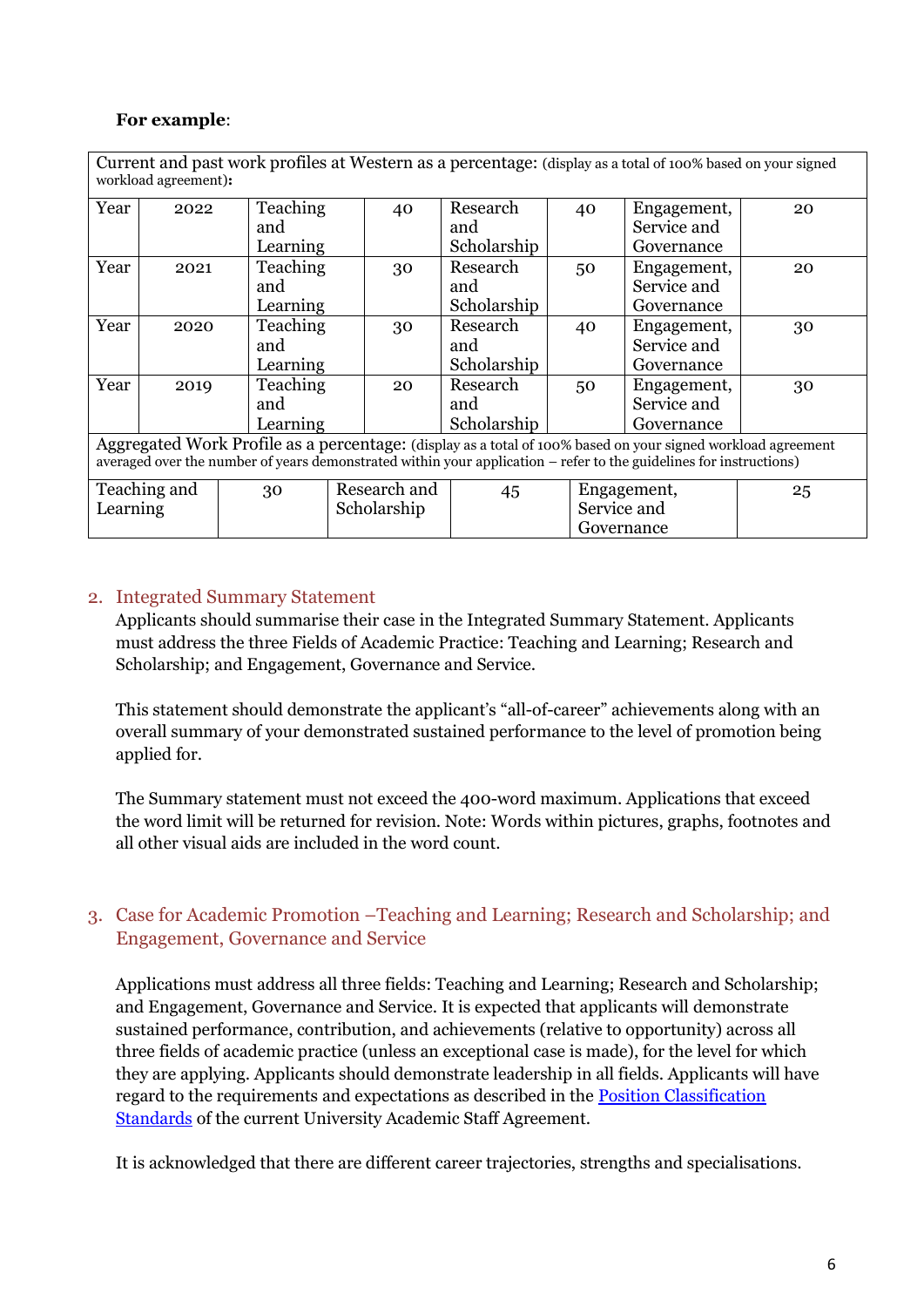Each field within the Case for Academic Promotion must be addressed with a minimum of 200 words. The overall word count for all three fields of academic practice is 1,500 words. This ideally allows 500 words for each field. Applications that exceed the word limit will be returned for revision. Note: words within pictures, graphs, footnotes and all other visual aids are included in the word count.

The achievements covered in these sections should be informed by key University strategic plans and relate to your School/Institute/Division priorities.

#### <span id="page-6-0"></span>3a. Achievements in Teaching and Learning including Leadership in Teaching and Learning

Applicants must discuss the quality and impact of their teaching and student learning, with evidence that demonstrates some of the following:

- a. Sustained impact on student learning, student engagement and success or the overall student experience.
- b. Creativity, innovation or contemporary teaching practice; curriculum design; curriculum innovation and development, its delivery or assessment and evaluation and attainment of the graduate attributes.
- c. Leadership in teaching and learning where evidenced impact has broad influence on the University, profession or discipline, and/or the overall academic, social and cultural experience of higher education.
- d. Inclusion of HDR supervision, quality of supervision recognised/measured.
- e. Engagement and application of scholarship and continuous professional learning, with recognition from colleagues, the University, and/or the broader community.

#### Engaged Teaching<sup>1</sup> :

Engaged Teaching begins with the teacher's recognition that the learner is an authentic party in the learning process. This leads to a flow of positive interest and active involvement in the learner's creation of knowledge and intellectual progress. Although Engaged Teaching originates with the instructor, it cannot be fully developed unless there is a reciprocal relationship, in which the learner recognizes the benefits of cooperation, advantages of sharing, and the potential for synergism in the learning endeavour (Active Learning).

Active learning<sup>2</sup> is any approach to instruction in which all students are asked to engage in the learning process.

Applicants should use and contextualise their achievements using a variety of sources, including student performance data (e.g., retention, progression, grade distributions, analytics), student satisfaction/experience surveys (QILT , SES, ESS, and SFU/SFT data), and application of teaching practice or curriculum quality assurance and enhancement activities (e.g., peer observation, peer review) with input from both internal and external resources to the University. Engaging in

<sup>1</sup> Engaged Teaching The Models of Engaged Learning and Teaching : [John Willison.](https://www.booktopia.com.au/search.ep?author=John%20Willison) **Published:** 9th October 2020 **ISBN:** 9781013277146 **Number Of Pages:** 156

<sup>2</sup> *Bonwell, C.; Eison, J. (1991). [Active Learning: Creating Excitement in the Classroom AEHE-ERIC](https://archive.org/details/activelearningcr0000bonw)  [Higher Education Report No. 1.](https://archive.org/details/activelearningcr0000bonw) Washington, D.C.: Jossey-Bass. [ISBN](https://en.wikipedia.org/wiki/ISBN_(identifier)) [978-1-878380-08-1.](https://en.wikipedia.org/wiki/Special:BookSources/978-1-878380-08-1)*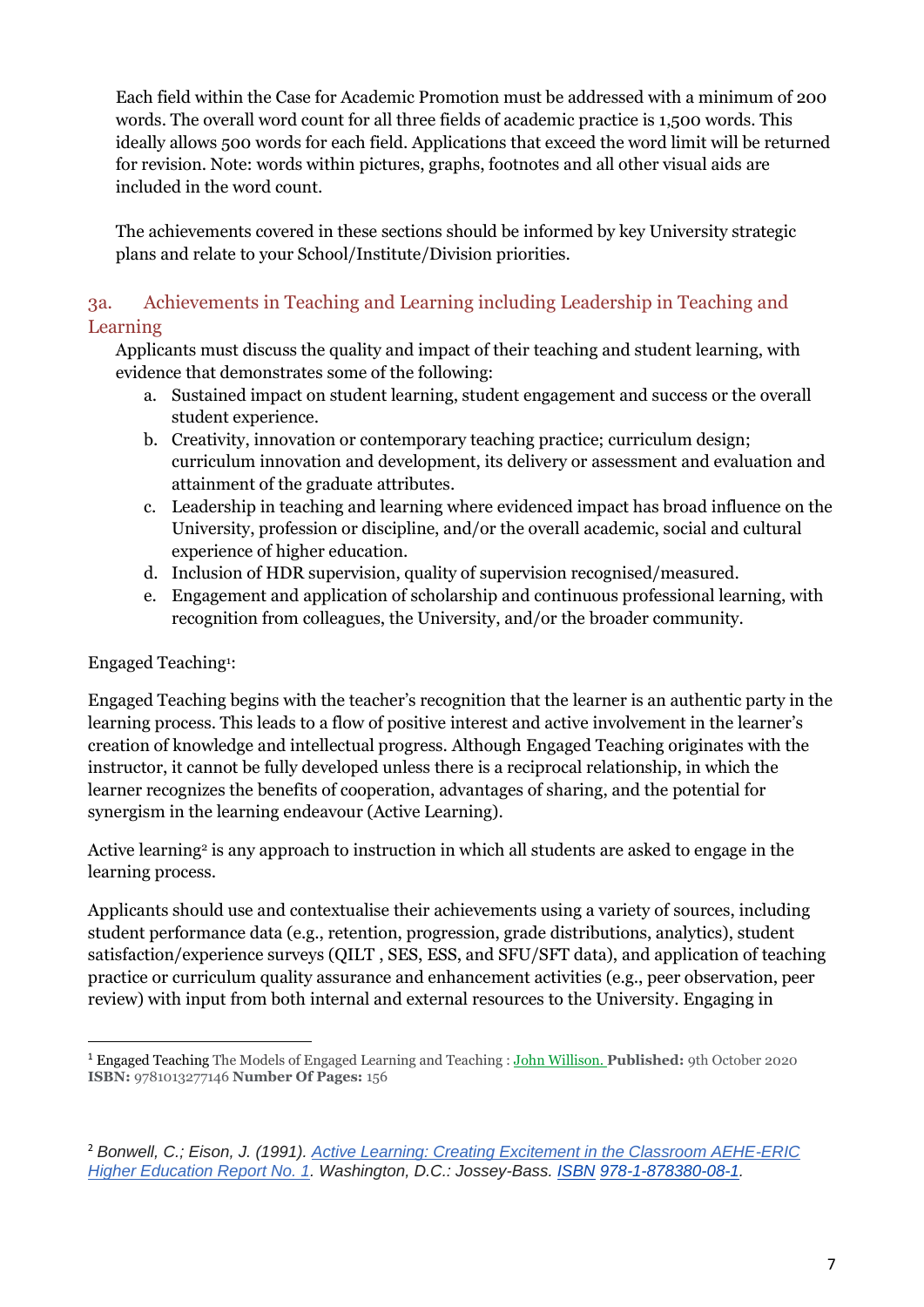teaching and learning leadership and application of aligned professional learning activities through participation or contribution, should be used to evidence impact on the University, or community of practices, grant success, publications, awards, fellowships and speaking invitations.

Applicants including Indigenous teaching and learning within their narrative should discuss Indigenous scholarship, partnerships or collaborations with Indigenous scholars or community members, or other indigenous perspectives included in the teaching and learning.

The Promotions Coordinator will attach the following supporting documents after submission:

• SFU reports where the applicant is the Subject Coordinator.

Further information on evidencing quality teaching and learning is available at [Learning](https://www.westernsydney.edu.au/learning_futures/home/professional_learning/evidencing_your_practice)  [Futures-evidencing your teaching practice.](https://www.westernsydney.edu.au/learning_futures/home/professional_learning/evidencing_your_practice) Note: SFT reports are provided to academic staff at the end of each teaching period, but additional copies can be requested through Competitive Intelligence & Analytics via [surveys@westernsydney.edu.au.](mailto:surveys@westernsydney.edu.au)

#### <span id="page-7-0"></span>3b. Achievements in Research and Scholarship including Leadership in Research and Scholarship

Applicants must discuss their key research and scholarly achievements. This should highlight their most significant contributions to knowledge in their own and other disciplines or subdisciplines. It should outline the research output, such as publications (including nontraditional research outputs), particularly demonstrating the quality and peer recognition of their research achievements, relative to their discipline standards. They should also focus on the engagement of their research and scholarship with any of the following: industry, government, not-for-profit organisations, Indigenous organisations and other community organisations, as well as the social and cultural, economic and/or environmental impact of their research. Their role in securing funding for research should be outlined, as well their role within the projects. Where relevant, applicants should also discuss their leadership in research and scholarship.

Research engagement concerns the production of knowledge where there is a purposeful intention at translation of that knowledge for social, health and economic betterment. These real world benefits include, but is not limited to reformed law, regulation and policy, improved social, health and economic wellbeing, commercialisation and other forms of end-user uptake. Successful outcomes require stakeholder engagement in the early stages of research design.

Applicants applying on the basis of Indigenous research should discuss the use of Indigenous research methodologies, Indigenous community partnerships and collaborations and the related benefit to Indigenous communities as outlined in the Australian Institute of Aboriginal and Torres Strait Islander Studies or National Health and Medical Research Council Indigenous ethical guidelines.

Applicants should review, update and contextualise their *Researcher Activity Statement*, as needed. Data not accurately updated within this statement may not be included within the CV document. This Statement is provided as a part of your overall promotion application submission.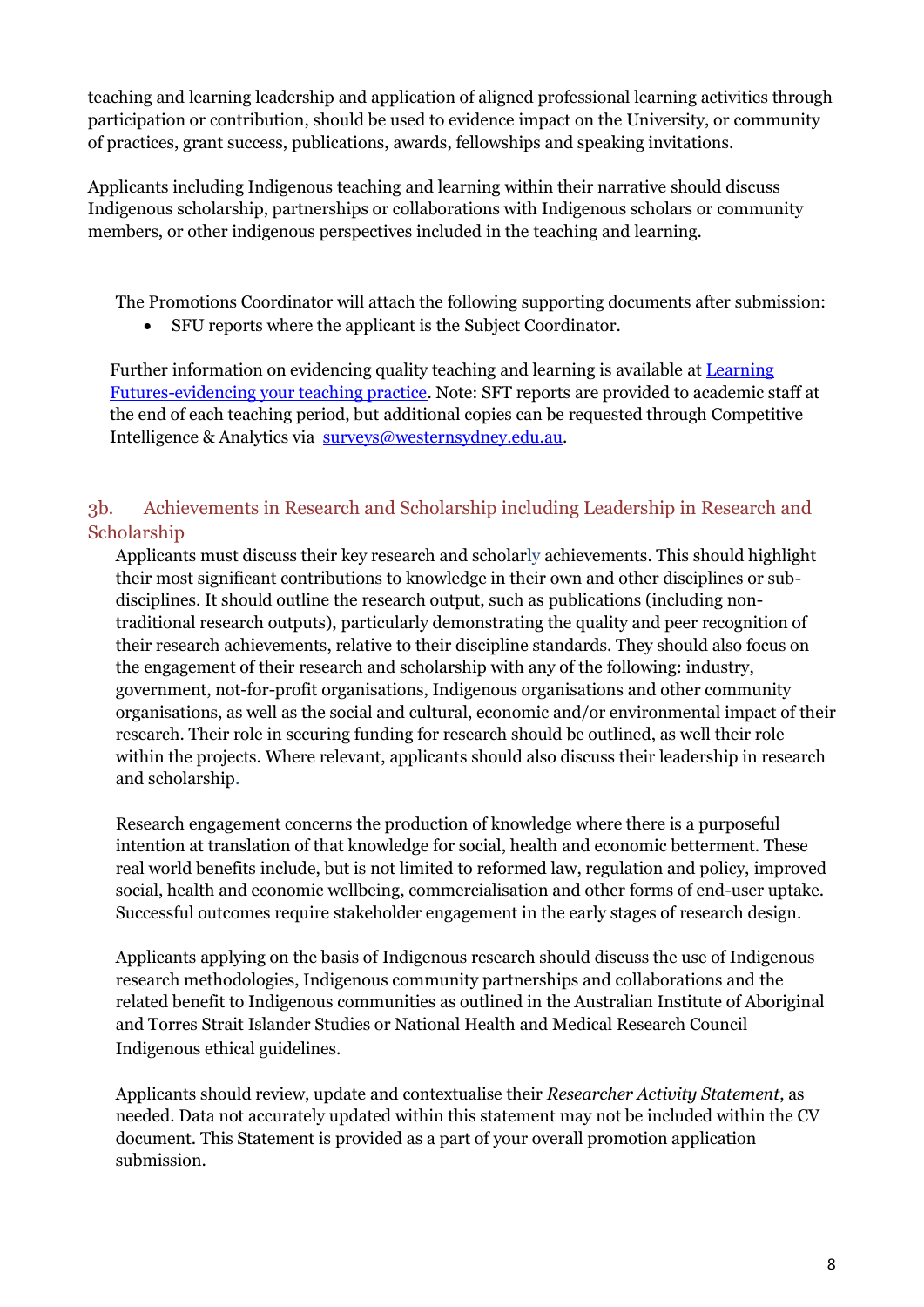Notes:

HDR Supervision should be discussed within the Teaching and Learning field of practice. The *Researcher Activity Statement* draws on information from the online Research Services Researcher Portal, but presents it in a more detailed, 'at-a-glance' format. Applicants can now obtain their Research Activity Statement via the Research Portal. Please review the information displayed within the Research Activity Statement and on the Research Portal and email the Research Data Team if you have any questions or if you feel that any of your Research Activity is missing from the report. You can reach Research Data Team via email: [ResearchData@westernsydney.edu.au.](mailto:ResearchData@westernsydney.edu.au)

The Promotions Coordinator will attach the Research Activity Statement after submission.

#### <span id="page-8-0"></span>3c. Achievements in Engagement, Governance and Service

Academics should discuss their contributions to, and achievements in, engagement, governance and service in their discipline, profession, School/Institute, University or professional community. Western recognises that engagement takes many forms depending on the goal of the work. This can include, relationship building, access to cultural activities, student work placements in local organisations and formal collaborations for teaching and learning and or research. Engagement, Governance and Service achievements may be individual or collaborative in nature. Formal and informal pastoral care, mentoring and other forms of service contributions may be included. Engagement, Governance or Service that contribute to outcome of the WSU Indigenous Strategy, school Indigenous strategies or relevant decadal strategies may also be included. Academics should detail the nature of the contributions they have made, and the outcomes and impact of those contributions. Applicants should discuss the roles they have held and make clear what impact and leadership they have had on these activities.

Where relevant, successful entrepreneurial activities on behalf of the University and consulting projects which have an engagement focus, should be included within the CV.

#### <span id="page-8-1"></span>4. Independent External Assessor Reports (Level C, D and E only)

Level C applicants will have one external assessor. Level D and Level E will have up to three external assessors.

The applicant may advise of any potential assessors they prefer not to be nominated as an independent external assessor in their Application Form. Applicants must provide a short, written justification for any such requests. The Promotions Coordinator must forward any such requests to the Dean/Director and Discipline Leads for their consideration in nominating independent external assessors.

#### <span id="page-8-2"></span>5. Three Significant Scholarly Works (Levels D and E only)

Applicants to Levels D and E must include three significant scholarly sole authored or collaborative works with their application. Applicants should indicate within the application the importance and impact of these works, the significance of the work to their discipline nationally and internationally, their role and their percentage contribution. Significant works may relate to teaching and learning, or research activities and may include books, journal articles, chapters, reports, policy documents, accreditation submissions and reports, and creative works.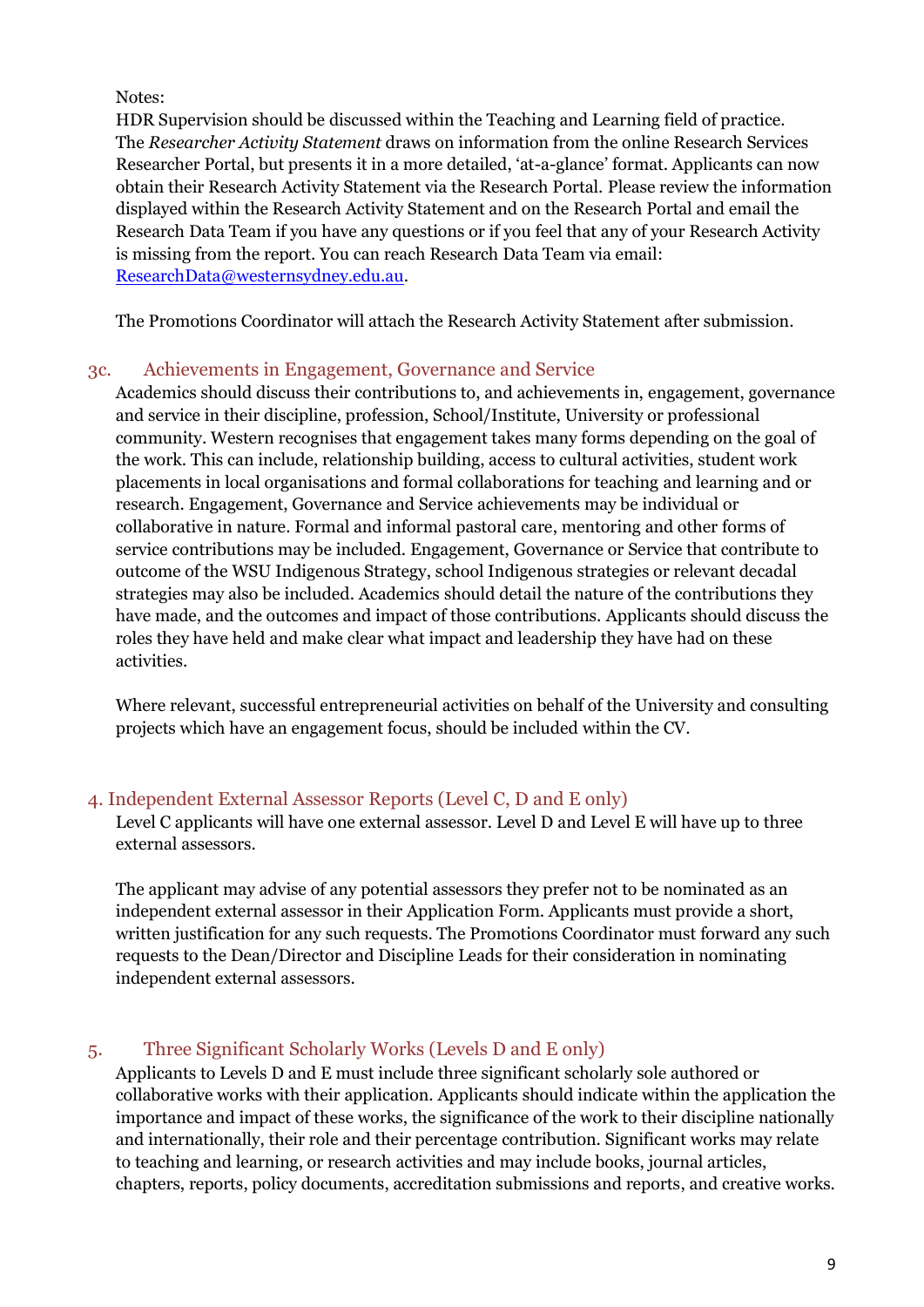It is recommended that at least two of the three works should be within the last five years, or since the last promotion. These significant works will be forwarded to the independent external assessors for review.

The significant works must be submitted with the application either as:

- a single electronic copy of each significant work (preferred); or
- three hard copies of each of significant work.

#### <span id="page-9-0"></span>6. Equity Considerations

Applicants may include on their Application Form a statement (*maximum 250 words*) on any relevant personal circumstances and their career impact. Assessing merit relative to opportunity enables recognition of an individual's achievements given the opportunities available to them. This allows fairer consideration of the overall quality and impact of achievements by applicants given their personal circumstances and the related effect on overall time available, momentum, rate of productivity, and capacity to participate in certain activities. This holistic approach enables assessors to undertake a more nuanced and contextual evaluation of achievements over the defined period, without placing emphasis on the quantity or rate of achievements

The statement should focus on the shortest of the following timeframes: past five years, the period since last promotion, or the period since appointment at the University (unless an extension of time has been approved). The statement will facilitate the assessment of achievements relative to opportunity.

Examples of factors applicants may wish to highlight include, but are not limited to:

- family or caring responsibilities (for example, primary carer for children, elder-care, illness of a partner or dependant);
- career breaks related to extended parental or carer leave;
- a temporary or permanent disability, or chronic medical condition (for example, a visual impairment or mental illness);
- relevant cultural expectations or circumstances (for example, the extent to which cultural norms and expectations support education and employment opportunities for women);
- periods of part-time work (for example, returning to work after the birth of a child); and/or
- absences due to ill health or injury (for example, recovering from a major operation);
- other relevant life events as relevant including but not limited to incidents of domestic and family violence, significant relationship breakdowns, end of life care or the death of a family member.

Applicants are not required to describe specific details about sensitive issues. The statement should focus on the impact of personal circumstances on career trajectories and achievements relative to opportunity.

Applicants submitting a personal statement should provide supporting documents, if available. This documentation will only be provided to the Equity Observer, and if requested, the Chair. We commit to respecting the privacy of applicants who do not wish to disclose information on their circumstances within assessment documentation. Applicants can be assured that information disclosed will: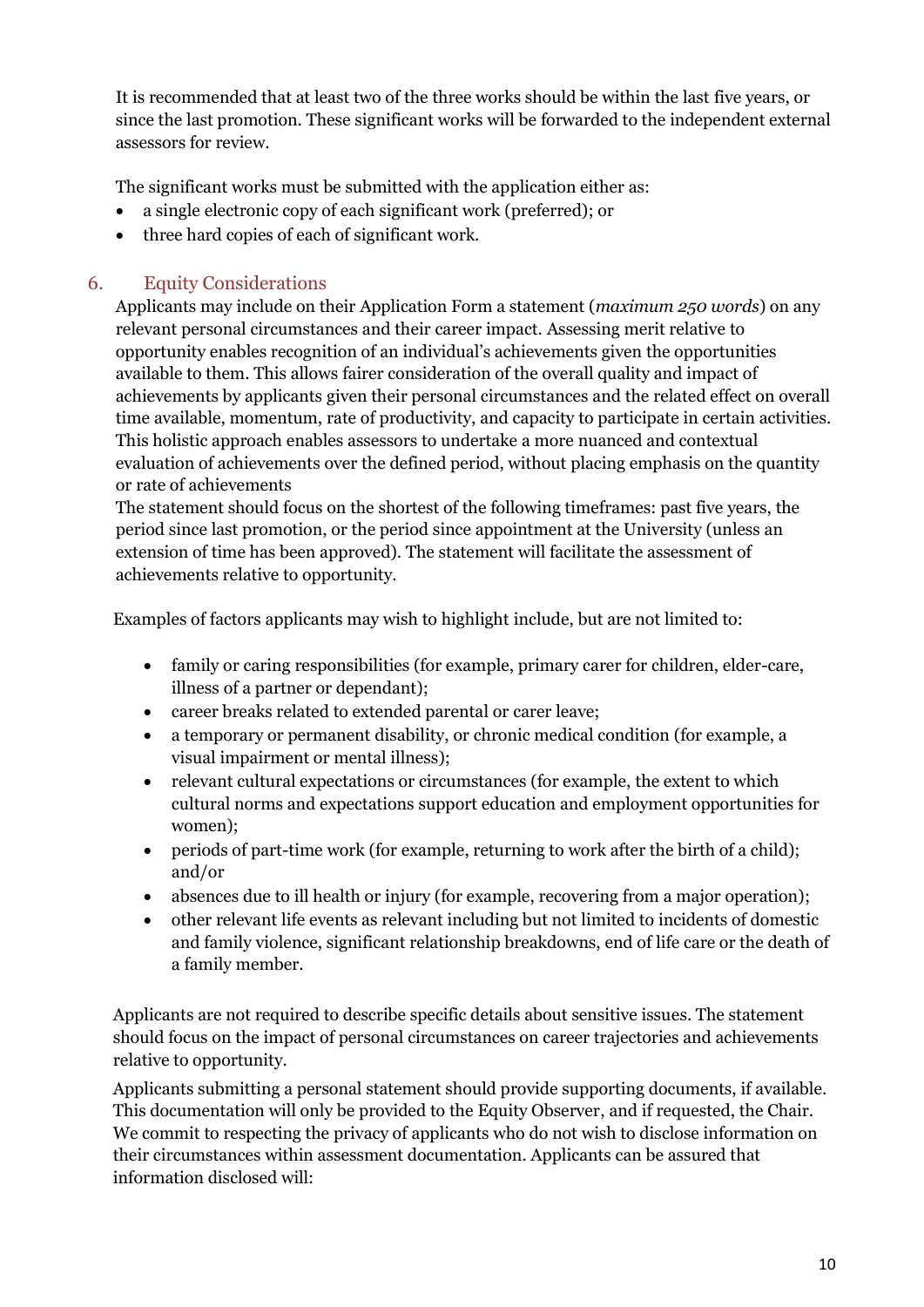- Only be used for the purposes of assisting in the assessment of the applicant's performance and achievements;
- Be kept confidential.

#### <span id="page-10-0"></span>Natural Disasters or Global Events and COVID-19 Considerations (Optional)

The University acknowledges the possible impacts that natural disasters, global events and pandemics have had on its staff. Please outline any natural disaster, global event or COVID-19 considerations of significance which are relevant to your application and academic opportunities. Describe the impact these considerations may have had on your academic development and progression along with the timeframe of this event.

Below are examples of circumstances that could result in altered outcomes due to such impacts. This is not an exhaustive list but may be considered when evaluating staff productivity and achievement during the pandemic, natural disaster or global event impact period.

- COVID-19 considerations may include:
	- o transition to remote teaching and learning, changes in workloads to focus on teaching and governance roles in response to COVID-19,
	- o the loss of access to research resources and recognition of increased pastoral care and peer support,
	- o shifts in household labor, childcare, eldercare, exacerbation of your own medical condition/s because of COVID-19 circumstances, and physical confinement.
- Interruptions due to natural disasters, global events and pandemics may include:
	- o university or industry shutdowns and loss of access to infrastructure,
	- o cancellation or postponements of research agreements with research partners,
	- o carer responsibility for children learning from home,
	- o carer responsibilities for ill children, ill or elderly parents or ill family members,
	- o personal ill health or ongoing condition deemed high risk and hence required extended social distancing measures,
	- o financial distress and hardship through loss of family business and/or income,
	- o valued expertise, where research is redirected to pandemic or natural disaster specific research,
	- o state and federal duties such as Army Reserve or State Emergency Services,
	- o family related impacts related to natural disasters or political unrest of conflict,
	- o travel restrictions impeding research progress and collaboration.

#### <span id="page-10-1"></span>Achievement Relative to Opportunity

Assessing achievements relative to opportunity involves evaluating the quality and impact of the staff member's achievement having regard to the applicant's career stage and trajectory and taking into consideration the impact of relevant personal circumstances. This supports appropriate evaluation of achievements in relation to productivity, the ability to participate in certain types of activities, and the consistency of activities or output over the period of consideration.

Applicants applying for academic promotion are encouraged to articulate their relevant personal circumstances in their promotion application to enable the assessment of their achievements relative to opportunity.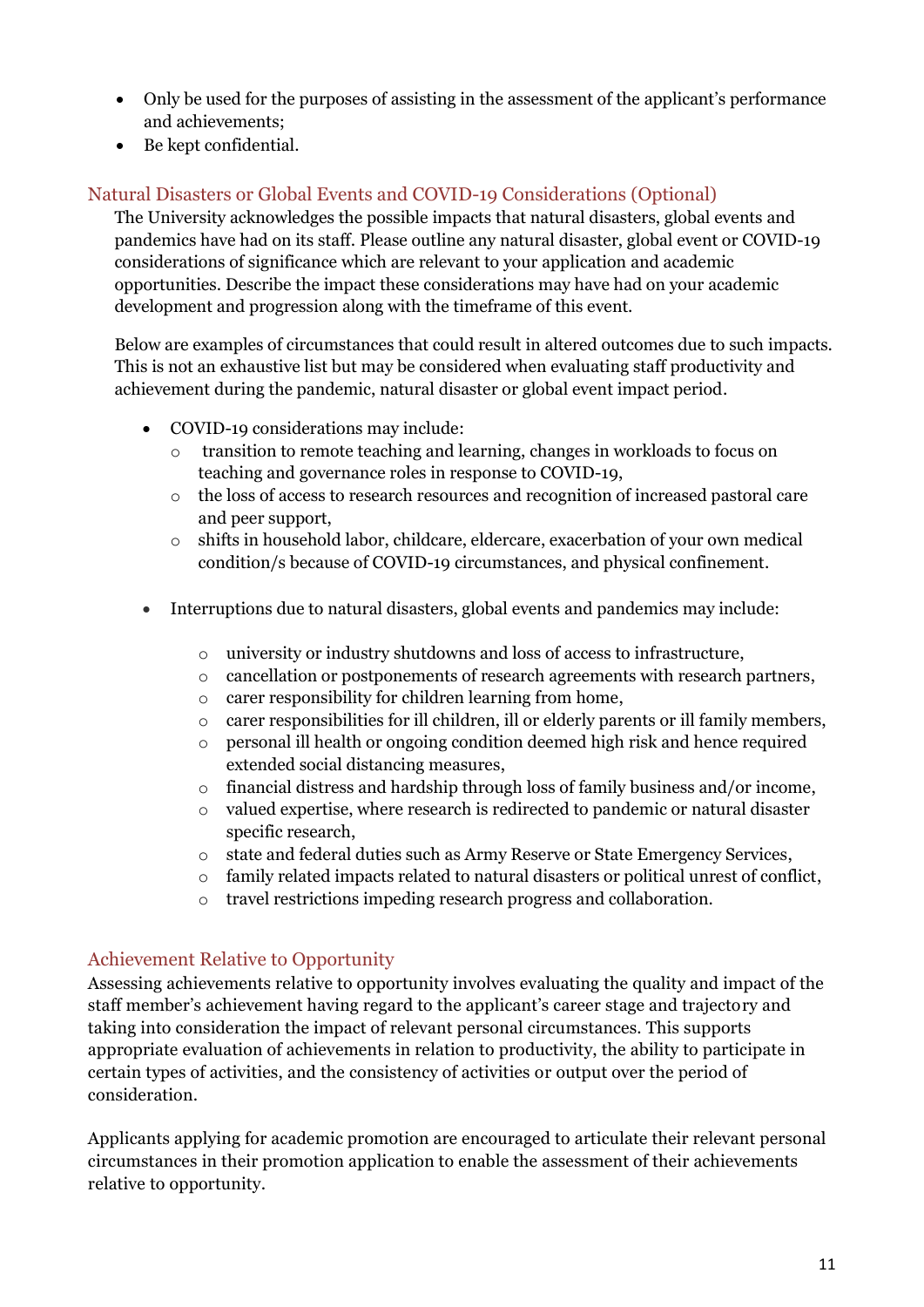In applying achievement relative to opportunity, we prioritise:

- the level and conditions of appointment (including the nature of the academic work profile and employment type),
- the quality and impact of the person's work,
- outcomes given the time and/or resources available to the person, and
- any ongoing impact on achievement related to the person's circumstances.

A person's opportunities may be impacted by a range of circumstances. We encourage staff to articulate these circumstances to enable the University to accurately assess achievement relative to opportunity.

Following are examples of circumstances that could result in a different pattern of success. This list is not exhaustive.

- Significant career interruptions due to:
	- long parental leave, long service leave and extended periods ofsick leave;
	- impairment, disability or medical conditions, domestic and familyviolence;
	- a relationship breakdown;
	- personal trauma, for example, bereavement;
	- insecure employment;
	- significant cultural or religious obligations.
- Periods of part-time employment and other flexible work arrangements such as:
	- part-time employment and other flexible working arrangements to accommodate carer responsibilities, for example, caring for children orelderly parents.
	- Non-traditional patterns of achievement. Atypical career experiences such as:
		- a later start to academia;
		- changes in discipline focus;
		- industry engagements that require confidentiality of authorship.
- Cultural, service or representation commitments. The impact of:
	- service/committee commitments of staff from under-represented groups, for example, academic women in STEMM, Aboriginal andTorres Strait Islander staff;
	- Aboriginal and Torres Strait Islander staff cultural obligations/commitments;
	- high service/administrative obligations (for example, due to Head of School appointments and other heavy 'service'/leadership positions).
- The ability of the person to participate in relevant activities that typically influence progression, output or regard. For example, the inability to travel nationally or internationally due to:
	- health, carer responsibilities, pregnancy, breastfeeding or financial circumstances;
	- travel bans related to citizenship or other factors.
- Impact of major international, national and local events. Previous or current (Western or other) University or industry shutdownsdue to:
	- pandemics;
	- natural disasters;
	- war or political unrest.
- Other temporary or ongoing circumstances that could impact on performance, such as:
	- impacts of a permanent or temporary disability (including related tophysical and mental health);
	- language barriers experienced by people from a non-Englishspeaking background.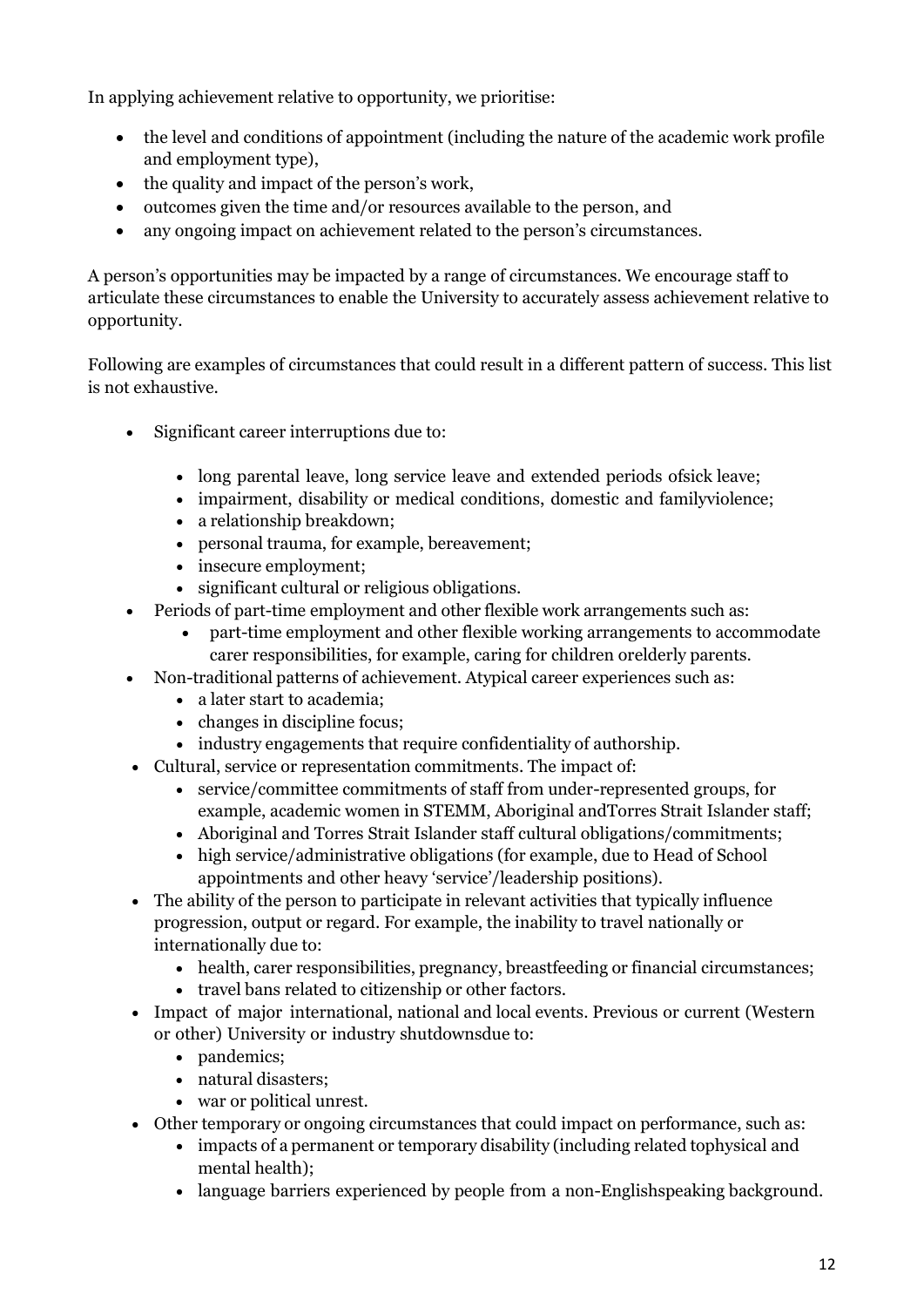The impact of these personal circumstances can be evident in the following areas:

- publication record;
- number of classes taught;
- fieldwork activities;
- conference and seminar participation, or attendance in other opportunities in different geographical locations;
- maintaining networks of research contacts and research collaborations;
- track record of securing funding:
- modified research methodology;
- supervision of staff or students;
- committee, working party or accreditation panel membership; or
- other activities and outputs specific to an individual.

# <span id="page-12-0"></span>**Academic Promotion Application CV**

Applicants must present their Application CV in the standardised format provided. All information should commence with the most recent activity, that is, in reverse chronological order.

All information should be capped at the five-year mark; that is, do not include information more than five years old (except where the applicant has an approved timeframe extension of time to the five-year Application cap).

#### <span id="page-12-1"></span>Staff Member Details and Full Employment Summary

Applicants must provide their staff member details and employment summary, following the headings provided in the Application CV. This section requires all of career detail and is not capped at five years.

#### <span id="page-12-2"></span>Teaching and Learning information

Applicants should provide accurate details of all applicable achievements and leadership in Teaching and Learning as per the sections noted in the Application CV document, including:

- undergraduate and postgraduate subjects and or programs taught or led, including role, years of involvement and volume of teaching in subjects;
- internal and external teaching and learning related committee participation including years of involvement;
- HDR student completions (including Honours students);
- theses examined;
- relevant professional development activities; community of practices, and scholarship in teaching and learning including Non-Traditional Research Outputs; and esteem indicators e.g: ARC reviewer, promotion reviews from other universities, AAUT assessors, textbook reviews, education conferences key note presentations, or relevant professional bodies membership e.g: HERDSA.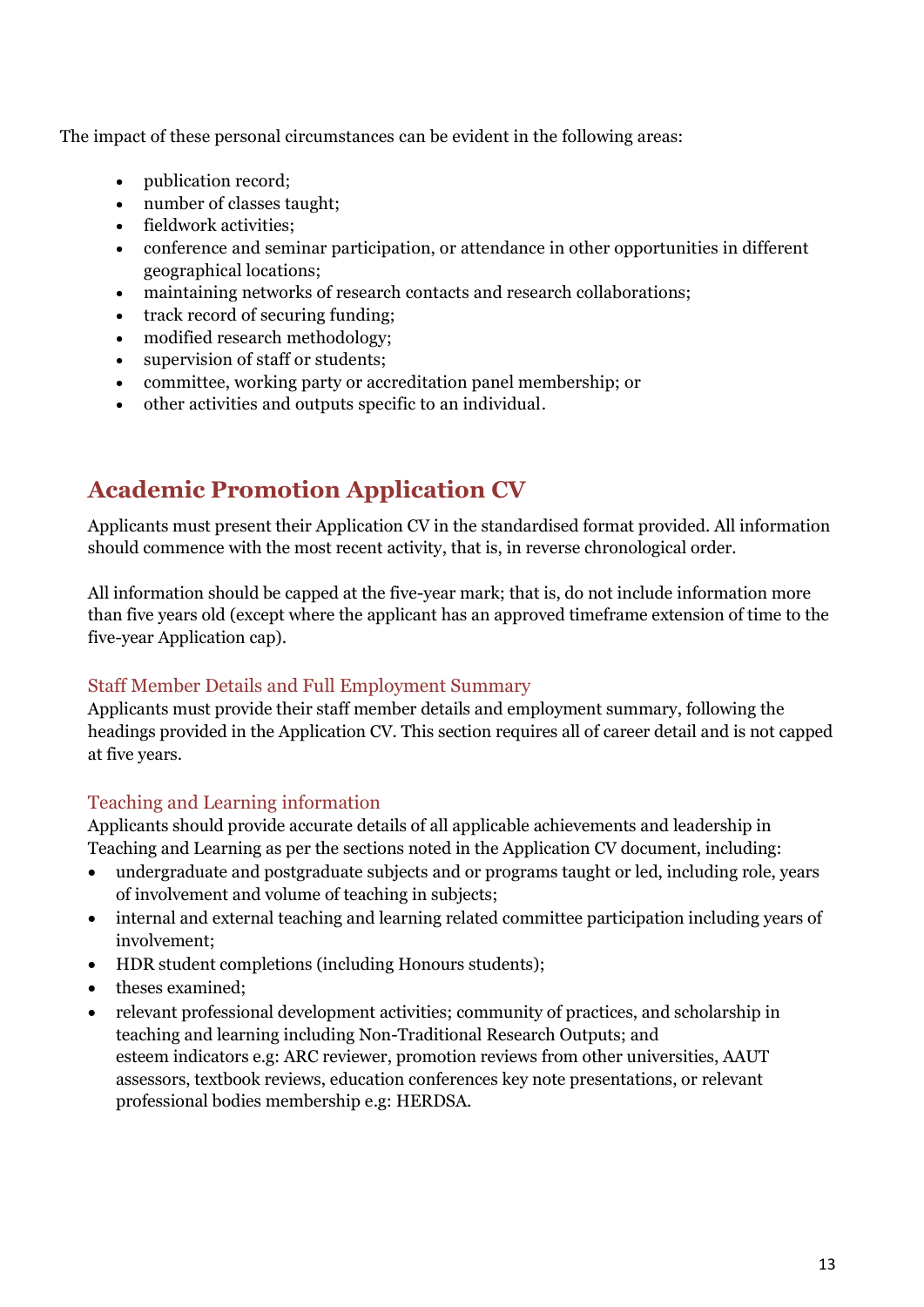#### <span id="page-13-0"></span>Research and Scholarship

Applicants should only include any research and scholarship information which is NOT found in their *Research Activity Statement*. This may include for example keynote and plenary addresses to high profile conferences and symposia, noteworthy editorial roles, as well as awards, medals and prizes. **Applicants however should update their information with Research Services as the final Activity Statement will be issued with the finalised application**.

The *Researcher Activity Statement* includes:

- External Research income summary;
- External Research grant summary;
- Publications summary;
- Publication details:
- Field Weighted Citation Impact (FWCI);
- HDR load and completions;
- HDR lead and HDR co-supervisor;
- Grant application details (internal and external by category);

Aspects that the *Research Activity Statement* DOES NOT include should be added to your CV, for example

- Vice-Chancellor Gender Equity funding;
- ARC/NHMRC reviewer;
- Commercialisation activities.

#### <span id="page-13-1"></span>Engagement, Governance and Service

Applicants should provide accurate details of all applicable activities; the role the applicant has had and outcomes as per the sections noted in the Application CV document, including:

- Community Engagement activities with wider communities, government and organisations;
- Service to School/Institute, including committee activities and achievements;
- Service to the University;
- External service to the Profession/Discipline/Industry, eg editorial boards, positions in professional organisations;
- Pastoral care/collegiality/collaborative practice (formal and informal mentoring, peer support, student support and collaborative leadership).

Applicants should include any additional engagement information (approved and conducted in line with University policy) which is not currently found in their Tracking and Improving Community [Engagement \(TICE\) database](https://engagement.westernsydney.edu.au/) report. The TICE database is currently under review for 2022.

#### <span id="page-13-2"></span>Supporting documentation:

There are a number of supporting documents (outlined in the checklist at the end of this document) which form part of the application for Academic Promotion. Where supporting documents or reports are centrally available within the University, these will be collated and attached to submitted applications by the Promotions Coordinator.

#### *Teaching and Learning:*

The Promotions Coordinator will draw on the applicant's subjects taught to collate the SFU Reports for the application. These reports will be selected where the applicant has indicated subject coordination roles.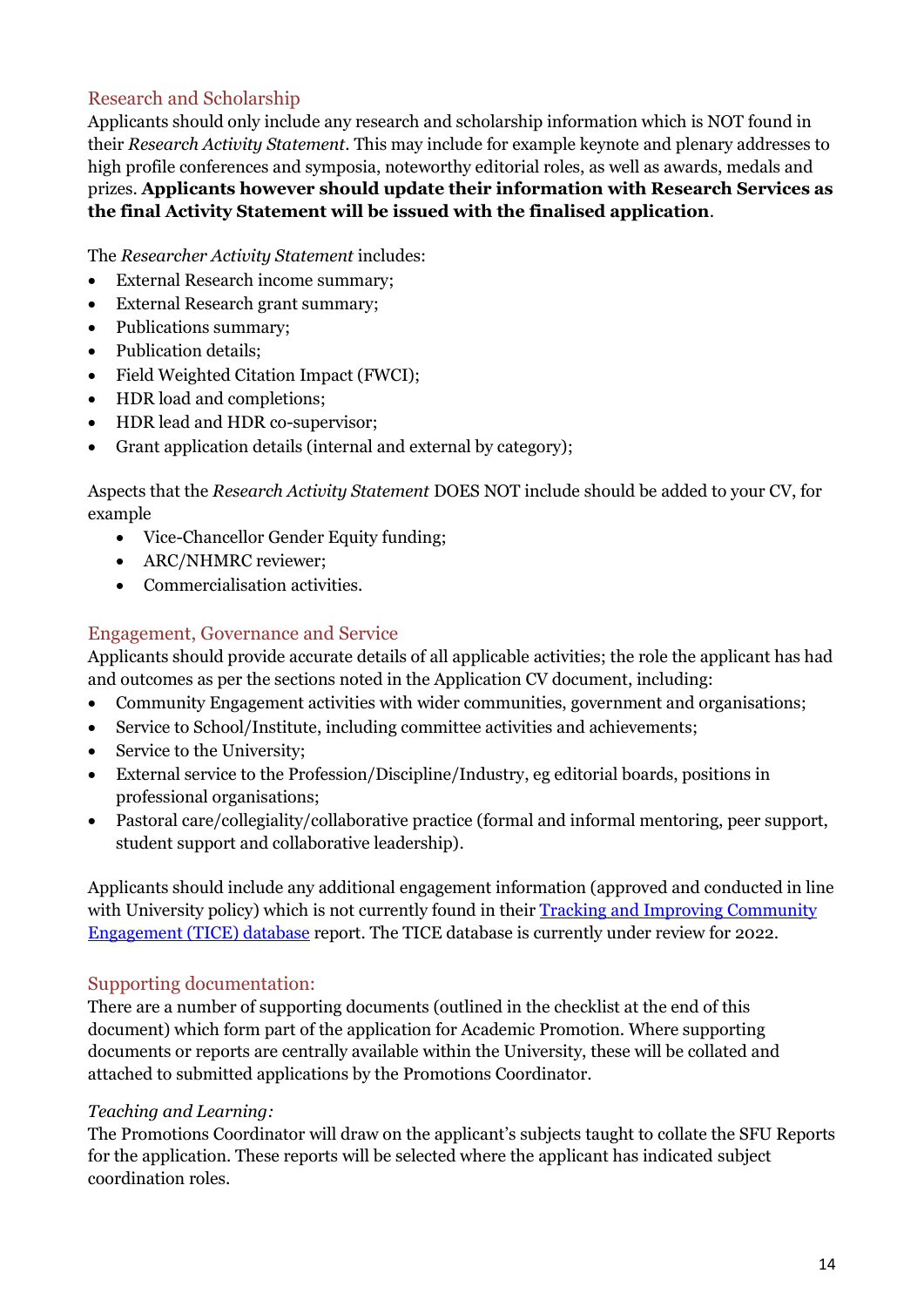#### *Research and Scholarship*

The Promotion Coordinator will provide a final copy of the applicant Research Activity Statement which includes the publication record.

*Engagement:*  Note: The TICE database is currently under review for 2022.

All other forms of supporting documentation not listed within the below checklist should be sent to the relevant Dean or Director for their sighting and review as part of the Dean/Director report. This material must be made available to the Promotion Committee if requested, noting that this is not automatically provided to the Committee. If these other forms of supporting documentation are submitted within the application or CV they will be removed.

Prior to commencing their application, applicants are encouraged to review and update their [Researcher Activity Statement](mailto:REDIdata@westernsydney.edu.au) from Research Services, and review their available student feedback reports to aid in the development of their written application.

All works cited in Academic Promotions applications, including but not limited to research, engagement, consultation and entrepreneurial activities, must be approved, conducted and recorded in accordance with University practices.

# <span id="page-14-0"></span>**Submission of Application:**

Applicants must submit their application as a word document by email to the Promotions Coordinator. Acknowledgement of the application should be received within five working days. The Promotion Coordinator will check the application documents and will proceed to collect any required supporting documentation and verify these documents with the applicant before obtaining the required reports below.

### <span id="page-14-1"></span>**Reports to accompany applications**

The Promotions Coordinator will request several reports that will be added to the applicant's application. These include a report from the relevant Dean/Director and Academic Supervisor, and independent external assessors (for Level C, D & E applicants only) and the DVC Indigenous Leadership (or nominee) where appropriate. A full copy of the application including all supporting documents will be provided when requesting these reports.

### <span id="page-14-2"></span>**Deans/Directors Reports**

The Dean/Director and Academic Supervisor must submit a recommendation report on the required template to the Promotions Coordinator, within 20 working days of the request. The Dean/Director will also provide a disciplinary statement in conjunction with the Discipline Lead that is relevant to the applicant's nominated discipline.

The Dean/Director or Academic Supervisor must inform the Academic Promotions Committee Chair, via the Promotions Coordinator, of any actual, potential or perceived conflicts of interest, and in those circumstance must recommend a delegate, to complete this report, for the Chair's approval.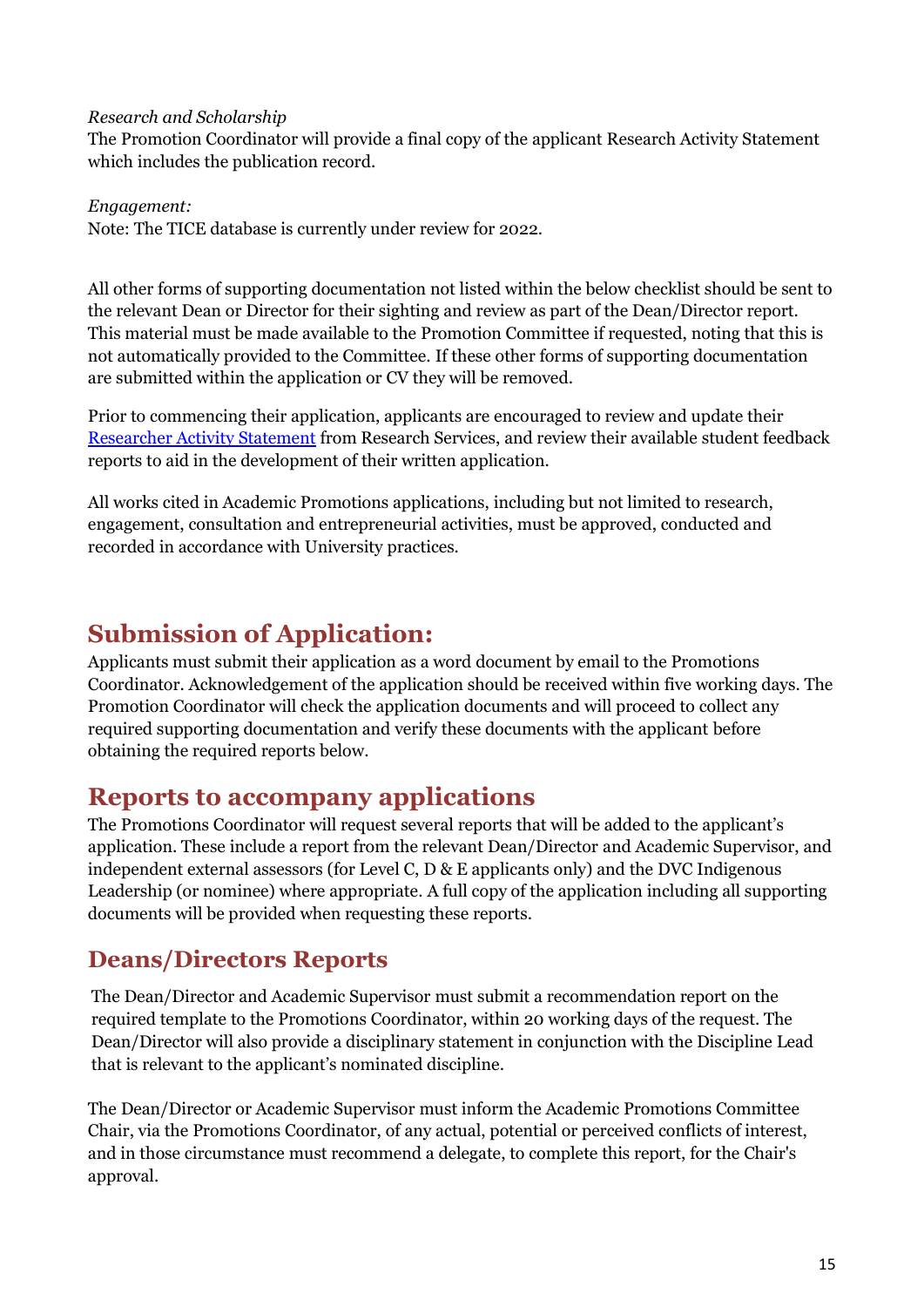In completing their report, the Dean/Director must:

- read the application in full;
- consult with the applicant's Academic Supervisor in preparing the recommendation report;
- verify the application and supporting documents (submitted directly by the applicant and confirmed as submitted by the Dean);
- comment on the veracity, relevance and merits of the application and supporting documents;
- reflect on workload and any potential influence of this towards the applicant's period of time being assessed;
- include the comments of the Academic Supervisor;
- co-sign the recommendation report together with the Academic Supervisor.

Once completed, the Promotions Coordinator will forward the Dean/Director recommendation report to the applicant for their information. Applicants have a right of reply to this report but should confine their response only to matters raised in the report. No new data or evidence may be included in this response. Applicants who wish to provide a response must submit a word document to the Promotions Coordinator within seven working days of receipt of the recommendation report. This response will be forwarded to the Dean/Director for noting.

# <span id="page-15-0"></span>**DVC Indigenous Leadership Reports**

The DVC Indigenous Leadership (or nominee) will provide a report for those applicants who have identified as Aboriginal or Torres Strait Islander, or applicants who have indicated on their application form that they have included aspects of the Indigenous Strategy within the narrative of their application.

This report will provide guidance and context to the Promotions Committee for their consideration of the application. This report will remain confidential. The report must be submitted on the required template to the Promotions Coordinator within 20 working days of the request.

## <span id="page-15-1"></span>**Independent External Assessor Reports**

(Level C, Level D and Level E Only)

The Dean/Director of the applicant's School/Institute with support of the relevant Discipline Lead and Academic Supervisor will nominate independent external assessors with expertise in the relevant discipline, ensuring no conflicts of interest. The Promotions Coordinator will organise independent external assessor reports.

The relevant Dean/Director, in consultation with the Discipline Lead and the Academic Supervisor must:

- consider any requests from the applicant in their application regarding potential assessors they prefer not to be nominated;
- not confer with the applicant in any other way regarding the nomination of assessors, these nominations are confidential;
- nominate a pool of at least five experts for applicants to Level C and ten experts for applicants to Level D and Level E to act as independent external assessors, in order of preference;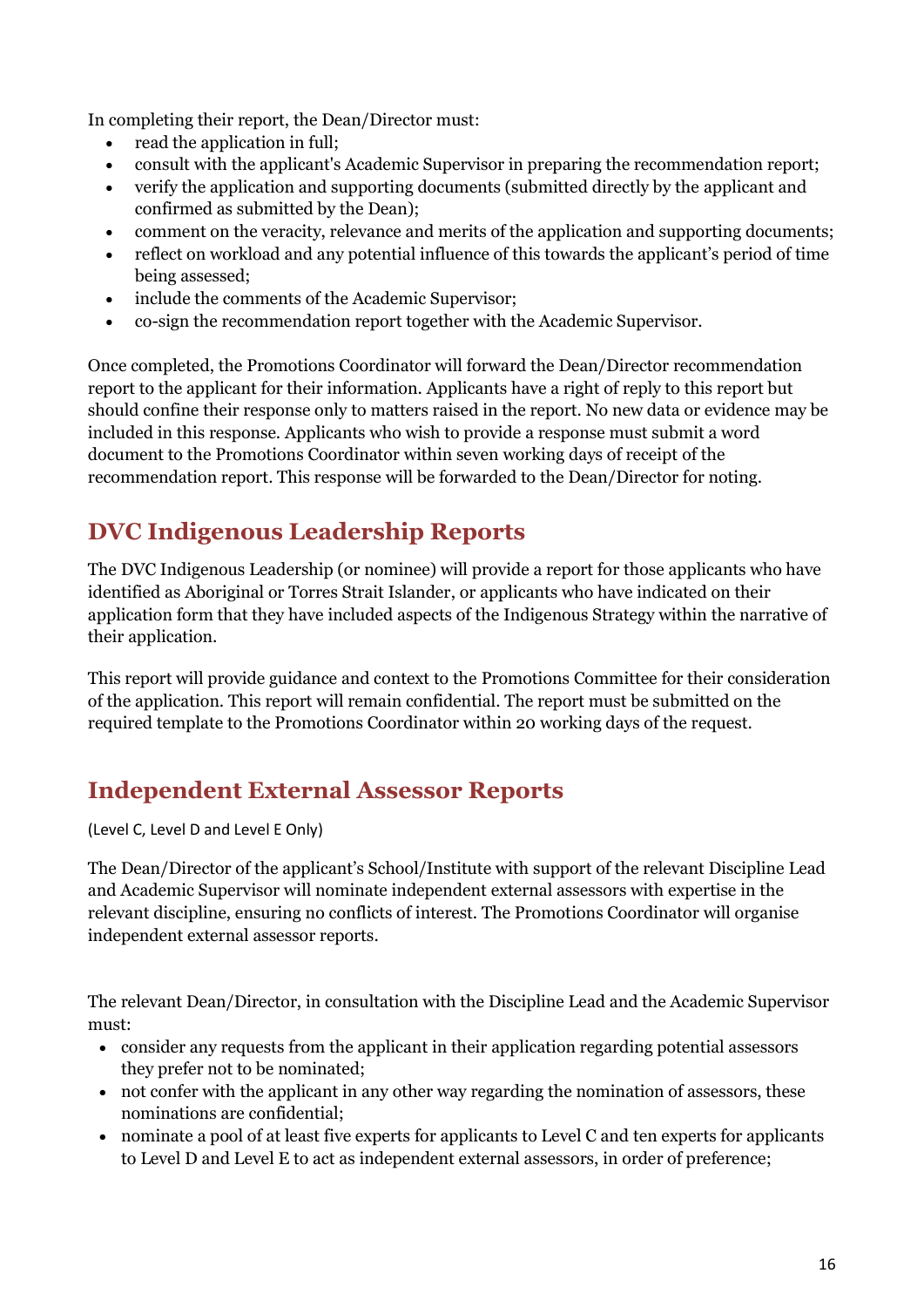• provide the complete list of nominees to the Promotions Coordinator within five working days of receipt of the request.

For Level D and Level E applicants, the pool of assessors must include at least three international assessors, noting that at least one international assessor will be selected from the pool.

The pool of nominated independent external assessors must:

- each be experts within the relevant discipline at full professorial level and with a significant publication track record, or recognised as distinguished leaders in their field;
- each be of national or international standing;
- be free of any actual, potential or perceived conflict of interest such as:
	- a. co-published with the applicant;
	- b. worked on a research grant with the applicant;
	- c. supervised the applicant as a PhD student, co-supervise with, or have been supervised by the applicant;
	- d. a close personal relationship or association; or
	- e. common business interests or other conflicts of interest.
- include a mix of genders; and

The Chair of the Academic Promotions Committee must approve the list of nominated independent external assessors, The Chair may disallow any nominated independent external assessors at their discretion.

The Promotions Coordinator will send independent external assessors:

- an invitation to provide an independent assessment report;
- copies of applicant's three significant works (where appropriate);
- guidance regarding the report format;
- a copy of the complete application, including CV and any other supporting documents, excluding the Dean/Director report. Independent external assessors are requested to return their reports to the Promotions Coordinator within 15 working days of receiving the documentation.

The names and reports of independent external assessors are confidential and will not be forwarded to the applicant at any stage of the process, including after the outcome of the application is known.

# <span id="page-16-1"></span><span id="page-16-0"></span>**Level D and Level E Applicants only: Interviews**

Applicants for promotion to Level D and E will be invited to a short interview (approximately 15 minutes in duration) at which more detail of their application, achievements and future plans may be explored by the Committee. This interview can be held in person or via Zoom. There are no set questions, each application and interview are unique. It is strongly recommended that applicants work with their colleagues within the Schools, Divisions and Institutes on mock interviews as part of the preparation for the promotion interview.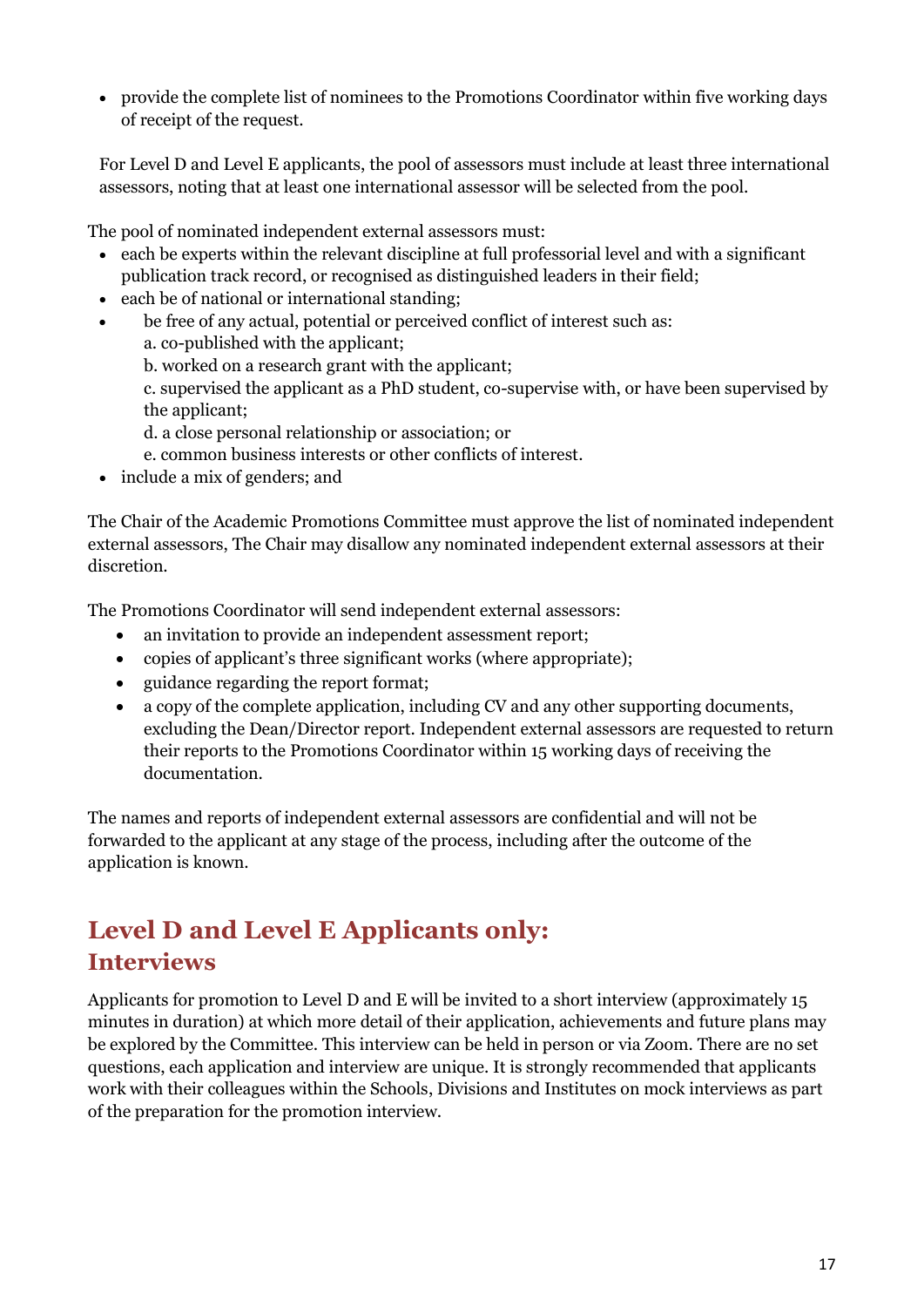# <span id="page-17-0"></span>**Academic Promotions Committee**

The Academic Promotions Committee will consider all applications for promotion from Level B to Level E. The Committee will be chaired by either, the Senior Deputy Vice-Chancellor, the Deputy Vice-Chancellor and Vice-President, Academic or the Deputy Vice-Chancellor and Vice-President, Research, Enterprise and International All Committee members will be present at the meeting and must have completed appropriate training prior to meetings being held.

The Vice-Chancellor and President, in consultation with the Senior Deputy Vice-Chancellor and Provost, Deputy Vice-Chancellor and Vice-President, Academic and the Deputy Vice-Chancellor and Vice-President, Research, Enterprise and International, will review and appoint the membership of the Academic Promotions Committee annually, prior to the cut-off date for the first meeting of that calendar year.

# <span id="page-17-1"></span>**Committee Membership**

The Academic Promotions Committee will consist of:

- a Senior Deputy Vice-Chancellor and Provost or Deputy Vice-Chancellor and Vice-President (Chair);
- Deputy Vice-Chancellor and Vice-President, Research Enterprise and International or Pro Vice-Chancellor, Research. relevant position dependant on position of Chair;
- Deputy Vice-Chancellor and Vice-President, Academic or Pro Vice-Chancellor, Learning Futures. relevant position dependant on position of Chair;
- Pro Vice-Chancellor, Engagement and Advancement;
- Chair, Academic Senate;
- three Professors drawn from an internal pool, with one representative from each Cluster;
- one invited external academic drawn from an external pool; and •Deputy Vice-Chancellor, Indigenous Leadership (or nominee) present for relevant Indigenous Applications.

The internal and external pools of academics are considered independent members of the Academic Promotions Committee. Their role is to provide insights and advice across the three fields of academic practice. Ex officio members of the Committee have the same voting rights as members drawn from the internal and external pools. Deans/Directors must not be members of the Academic Promotions Committee.

The membership of Promotions Committee will have regard to gender and disciplinary balance. There is no requirement that all disciplines be represented on the Committee.

The Manager Indigenous Employment may attend as a non-voting observer and provide advice as needed to the Committee for those applicants who identify on their application as Aboriginal or Torres Strait Islander.

The Director, Equity, Diversity and Wellbeing (or nominee) may attend as a non-voting observer, and provide advice at the request of the Committee, in addition to providing guidance to the Committee as to the significance of any equity claims made within the application. They will raise any concerns regarding procedural matters during a Committee session, or in a written report within two working days of the meeting.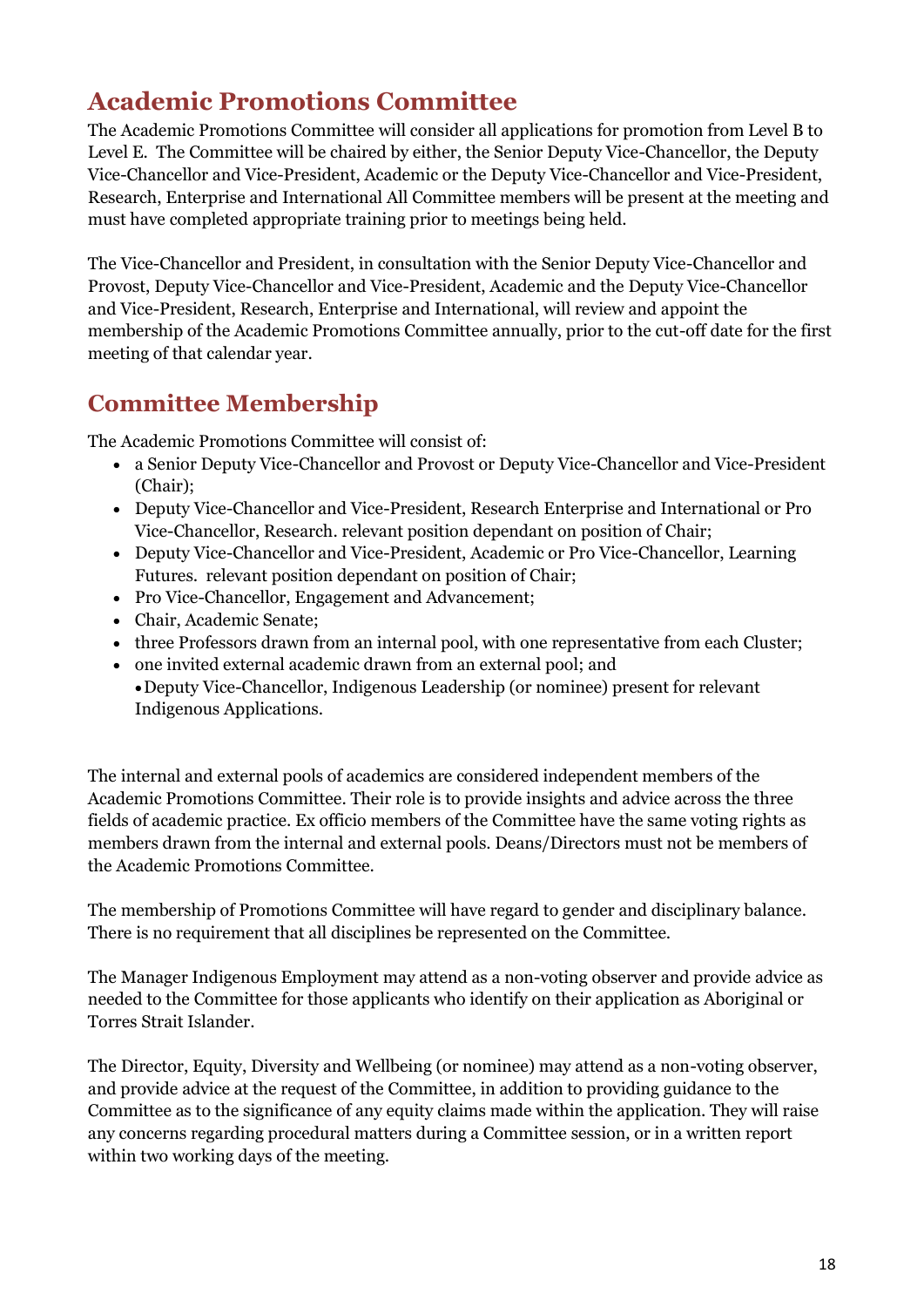Where a member of the Academic Promotions Committee is no longer available to participate:

- ex officio members may only be replaced by persons officially acting in that role;
- the Chair of the Promotions Committee may replace a member from the internal or external pool with another person from the same pool, having regard for gender and disciplinary balance.

Where a member of the Promotions Committee is the Academic Supervisor of an applicant, they must declare their conflict and remove themselves from the discussion, and interview if relevant, relating to that application. Any members of the Committee who may have mentored an applicant will declare this conflict to the Committee.

Where a member has prior knowledge of an applicant, advice should be sought from the Chair before introducing any prior knowledge of an applicant as it may be out of date, be atypical or highly subjective and overly advantage or disadvantage particular applicants.

Members of the Academic Promotions Committee will normally serve as members of the Committee for a period of 12 months and are eligible for re-appointment.

#### <span id="page-18-0"></span>Committee Training

The Promotions Coordinator will provide Committee members with orientation in the guidelines and practices of the Academic Promotions process. All members on a promotions committee will have undergone appropriate bias training within the previous three years to mitigate any risk of bias or apprehension of bias in their deliberations.

## <span id="page-18-1"></span>**Committee Determination**

The Promotions Committee must consider each application and all associated documentation before making a determination about recommendation for promotion. Members of promotions committees will act fairly and without bias.

The applicant must not contact any members of the Academic Promotions Committee to discuss their application, either during or after the applications process. Feedback will be provided by the Chair of the Academic Promotion Committee.

#### <span id="page-18-2"></span>Committee Assessment of Achievements – Relative to Opportunity

In making an assessment, the Committee should give appropriate consideration to the disclosed circumstances, working arrangements or career histories and the effect they can have or have had on overall time available. Appropriate consideration can then be given to:

- The rate of productivity;
- The opportunity to participate in certain activities; and/or
- The output produced over a defined period.

Assessing achievement relative to opportunity involves considering productivity relative to the actual time and specific opportunities available to the individual while maintaining a focus on pertinent performance standards, especially those relating to the quality and impact of the work. In this way, the candidate canbe assessed on an individual basis in terms of how well they meet the relevant expectations and not on a comparative basis with other individuals in the pool, where the tendency may be to privilege the person with the "most merit".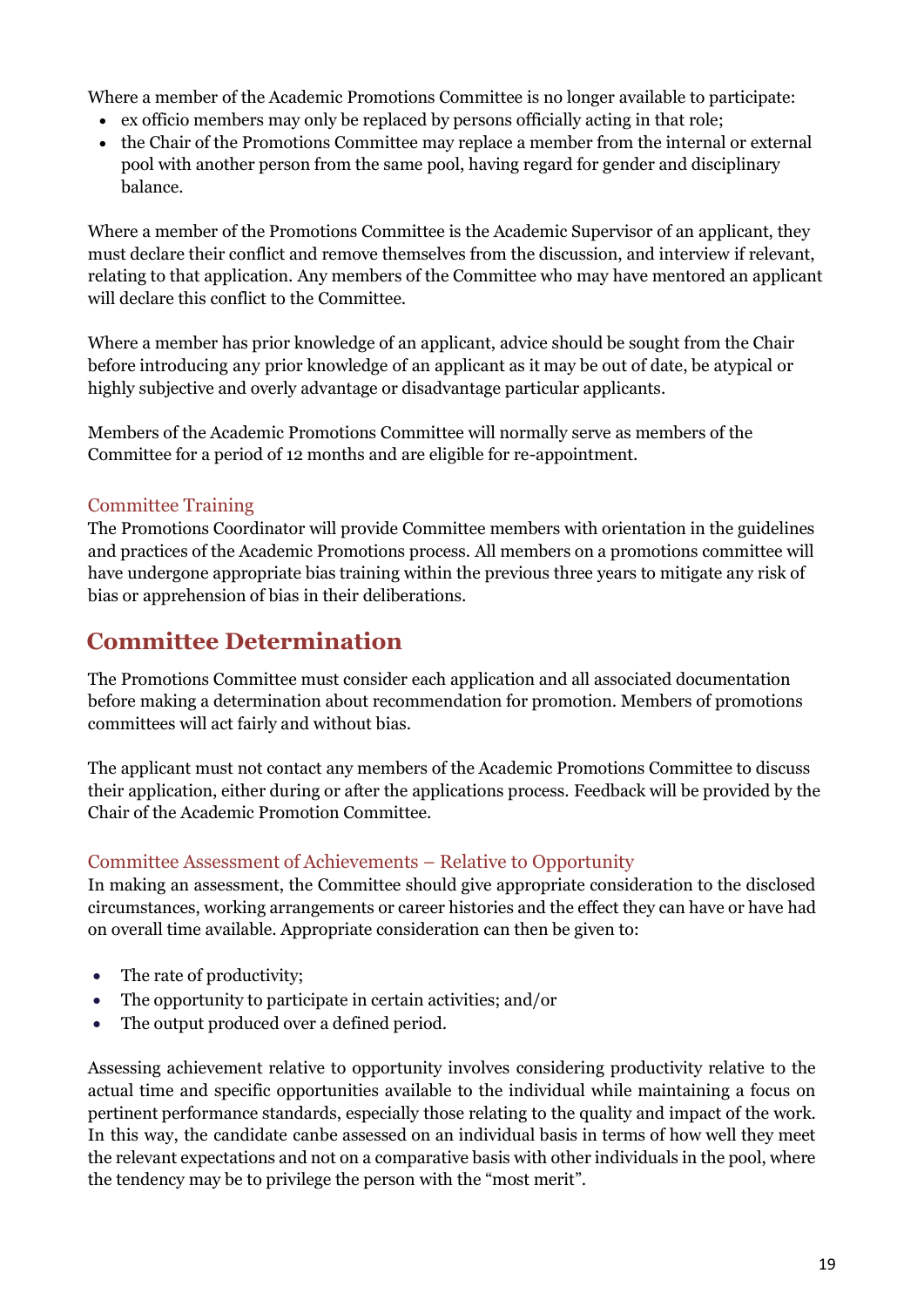Assessing achievement relative to opportunity does not mean "expecting less" of the staff member/candidate. Quantity, rate, consistency and breadth of activities are seen as reflecting amount of time available and not necessarily or only talent, merit and excellence. It means placing a greater emphasis on the quality and impact of the work that the candidate has produced and is capable of producing, rather than the quantity and rate at which is it produced.

#### <span id="page-19-0"></span>Committee Recommendation

The Academic Promotions Committee provides recommendations regarding promotion applications to the Vice-Chancellor and President. Recommendations of the Academic Promotions Committee must be made by a majority of the Committee (excluding the Chair). If there is a hung decision, the Chair makes the deciding recommendation.

The Vice-Chancellor and President decides the final determinations about promotions applications, after considering the recommendations of the Academic Promotions Committee.

## <span id="page-19-1"></span>**Committee Reporting**

The Academic Promotions Committee will provide a written report to the Vice-Chancellor and President after each meeting, clearly recommending the successful and unsuccessful applications.

The Vice-Chancellor and President will report annually to the Academic Senate including the following:

- the names (and positions held) of the members of the Promotion Committee;
- the number of applicants in each round;
- the number of promotions approved (with breakdown by gender);
- names of successful applicants and their level of promotion; and
- the number of appeals and outcomes.

## <span id="page-19-2"></span>**Applicant Notification**

The Promotions Coordinator will notify each applicant in writing, via email, about the outcome of their application within ten working days of the Vice-Chancellor and President's decision.

Promotions for successful applicants will come into effect twice a year (1 January and 1 July) following their successful application, and subject to the Dean's or Director's confirmation that the applicant has:

- participated constructively and in good faith in the Academic Performance Planning and Review Process in the previous twelve months; and
- has a current, signed workload agreement.

## <span id="page-19-3"></span>**Applicant Feedback**

Applicant feedback will be provided verbally in an information and advisory basis by the Chair of the Promotion Committee. It is highly recommended that the applicant's Dean/Director or academic supervisor is present for this feedback discussion. Written feedback will not be provided to applicants.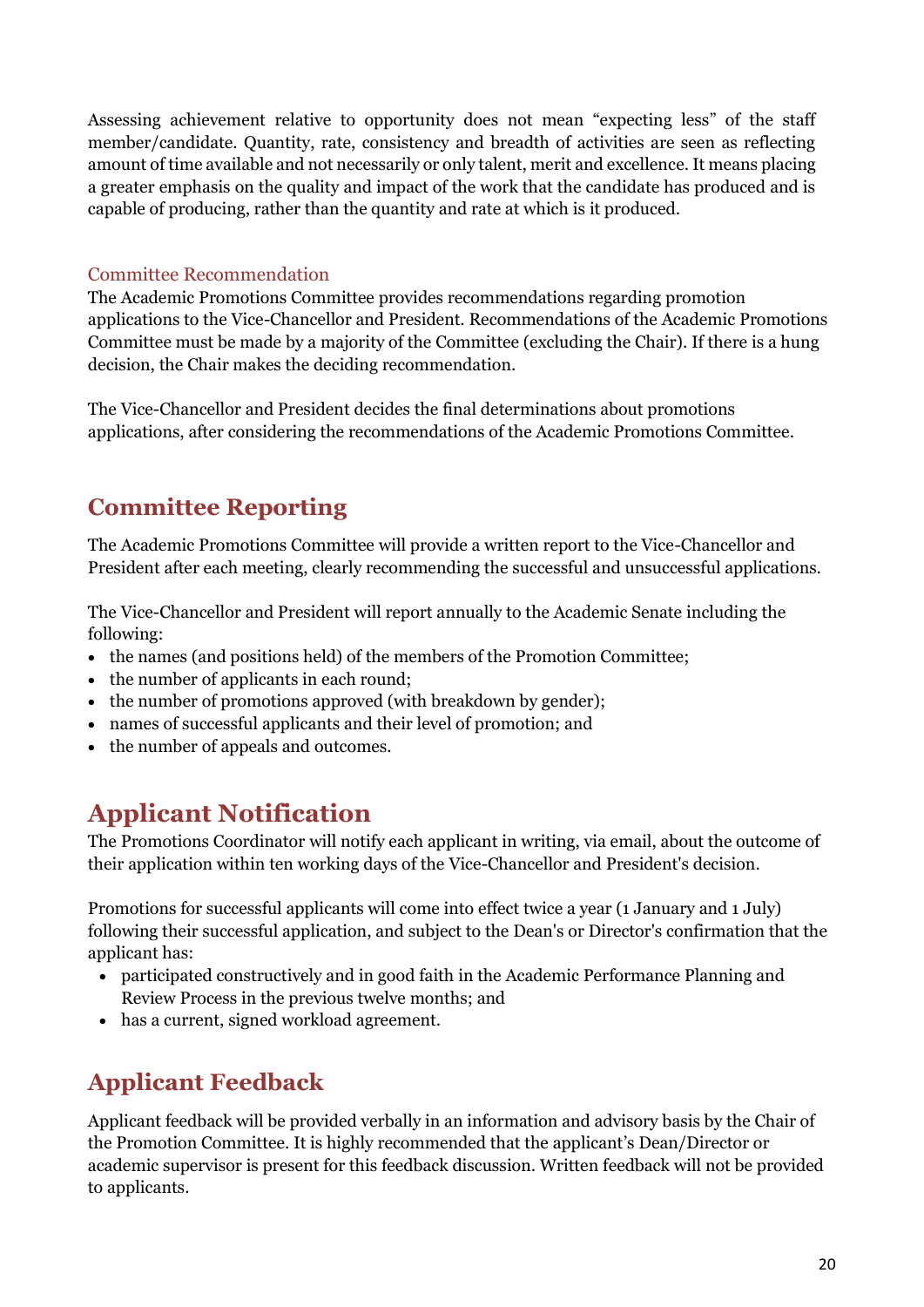Overall applicant feedback will be provided to the Dean/Director for applicant career development purposes.

# <span id="page-20-0"></span>**Appeals**

Appeals must refer to the Promotions process and cannot be based on advice received after notification of the result.

Unsuccessful applicants are to seek feedback from the Chair of the Promotion Committee prior to submitting an appeal.

To appeal the outcome the applicant must:

- submit their appeal in writing to the Chief People Officer, within 20 working days of receiving the decision notification; and
- specify the procedural grounds on which the appeal is made.

The Chief People Officer will assess each appeal case.

- Where the Chief People Officer determines that there has been no procedural failure, or that any failing had no material effect on the decision, the Academic Promotions Coordinator must notify the applicant and the Academic Promotions Committee Chair in writing that the decision is upheld.
- Where the Chief People Officer determines that there has been a failure to comply with the requirements of the Policy or Guidelines that has had a material effect on the decision, the Chief People Officer must forward their recommendation in writing to the Vice-Chancellor and President.
- The Vice-Chancellor and President must either:
	- determine that the decision is upheld. The Academic Promotions Coordinator must notify the applicant and the Academic Promotions Committee Chair in writing that the decision is upheld; or
	- determine that the decision is overturned. Where a decision is overturned, the Academic Promotions Coordinator must notify the applicant and the Academic Promotions Committee Chair in writing. The application will be put to the next meeting of the Promotions Committee for reconsideration as per the standard timeline.

# <span id="page-20-1"></span>**Out of round promotion for exceptional cases**

A Dean/Director who considers there are exceptional circumstances warranting out-of-round consideration of a promotion application may make a recommendation for such consideration to the Vice-Chancellor. The recommendation and application must include a statement outlining:

- nature of the role currently being undertaken by the academic staff member;
- strategic importance of the staff member to the School/Institute/University
- rationale for retention of the staff member;
- exceptional circumstances necessitating the use of an out-of-round process rather than the normal promotion round (including evidence of an offer from another organisation, if relevant);
- proposed level of promotion backed up by an assessment of the staff member's contributions against the Position Classification Standards;
- staff member's up-to-date Curriculum Vitae; and
- other material supporting the application.